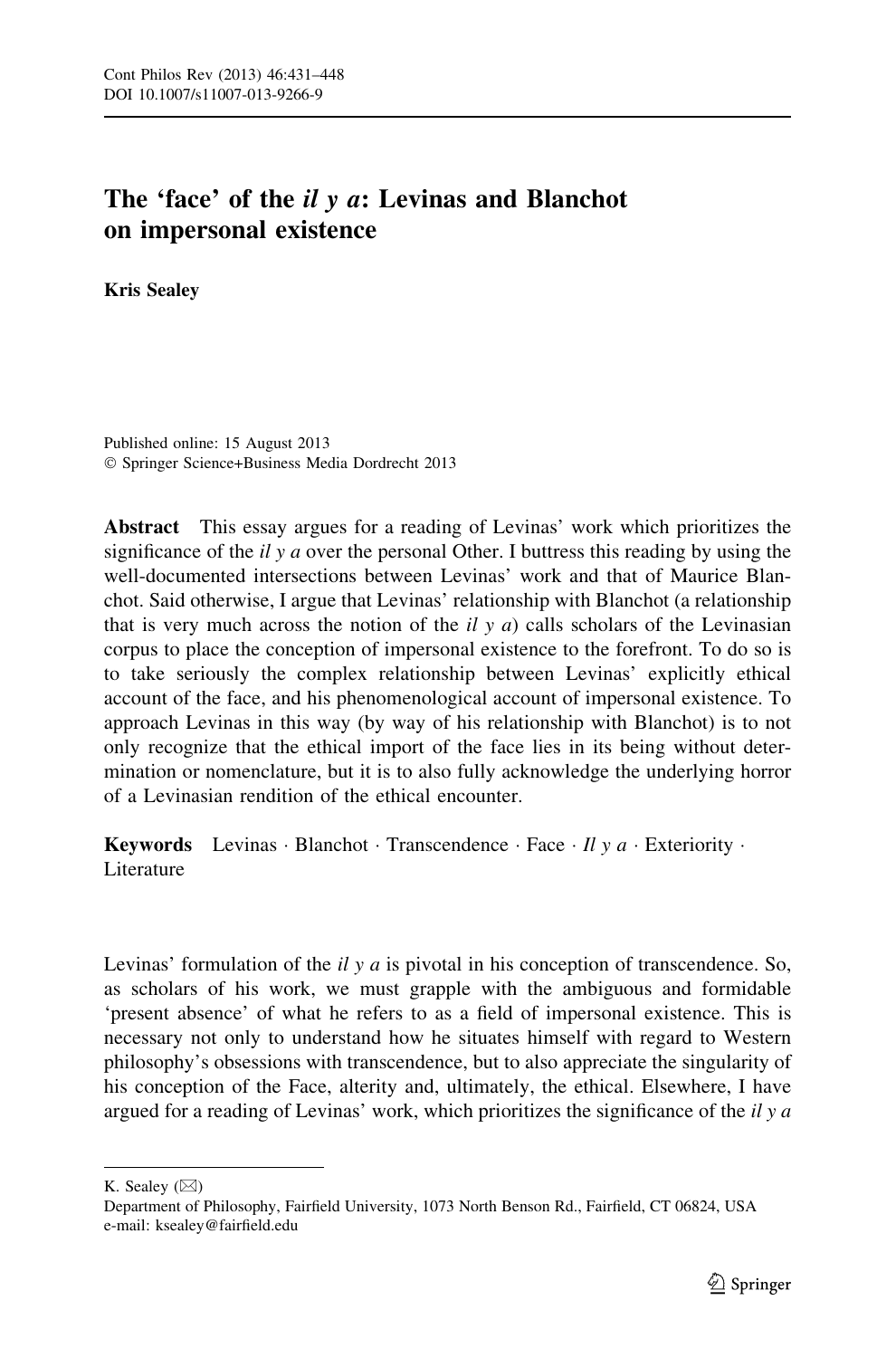over the personal Other.<sup>1</sup> Here, I buttress this reading by using the well-documented intersections between Levinas' work and that of Maurice Blanchot. Said otherwise, I argue that Levinas' relationship with Blanchot (a relationship that is very much across the notion of the il y a) calls scholars of his work to place his conception of impersonal existence to the forefront.<sup>2</sup> To do so is to take seriously the complex relationship between Levinas' explicitly ethical account of the face, and his phenomenological account of impersonal existence. To approach Levinas in this way (by way of his relationship with Blanchot) is to not only recognize that the ethical import of the face lies in its being without determination or nomenclature, but it is to also fully acknowledge the underlying horror of a Levinasian rendition of the ethical encounter.

Simon Critchley's essay in Maurice Blanchot: The Demand of Writing makes a similar case in its advocating for a 'Blanchot-inspired re-reading of Levinas.<sup>3</sup> In light of identifying "an alternative destiny for the  $il$  y  $a$  in Levinas' work," he argues for a neutralization of Levinas' personal Other (autri), or what I refer to here as the face. $4 \text{ In so doing, Critchlev opposes what Paul Davies identifies (quite)}$ critically) as a linear reading of Levinas that sets up the impersonality of the  $ily a$  as an exteriority to be surmounted by the ethical alterity of the face.<sup>5</sup> In place of this Critchley proposes that one understands the  $ily a$  as the engine of alterity that fuels the entirety of the Levinasian corpus, including what Levinas describes as the ethical proximity of the face of the Other. The  $ily a$ , he claims, "functions like a standing reserve of non-sense from which Levinas will repeatedly draw the possibility of ethical significance."<sup>6</sup> This resonates with my present argument for positioning Levinas' conception of the  $il$  y  $a$  at the forefront of his notions of transcendence and alterity, precisely so that the signification of these terms can be maintained. However, from Critchley's 're-tracking' of the il y a, he ventures further with two proposals with which I am not in full agreement. In one of them, he understands the role of literature within Levinas' analysis to be indistinguishable from the overtly ethical role of the personal autri. The other reads Levinas' move toward the ethical as dismissive of the ambiguity between the 'good' experience of ethical possession and the 'evil' experience of possession by the *il*  $y$  *a*.

I address the first of these proposals shortly. However, it is worthwhile to comment on the second, given its intersections with the position for which I currently argue. I determine Critchley's question of why Levinas deems it necessary to impose an ethical signification on radical alterity to say more about how Critchley

 $1$  Sealey ([2010](#page-17-0)).

 $2 \text{ In this regard, my thesis is very much aligned with Critchley (1996). At the same time, I also identify }$  $2 \text{ In this regard, my thesis is very much aligned with Critchley (1996). At the same time, I also identify }$  $2 \text{ In this regard, my thesis is very much aligned with Critchley (1996). At the same time, I also identify }$ our claims to be different in important ways, and explain further as this essay unfolds.

<sup>3</sup> Critchley [\(1996,](#page-16-0) pp. 108–122).

<sup>4</sup> Critchley [\(1996,](#page-16-0) p. 111).

<sup>5</sup> Davies [\(2008](#page-16-0), pp. 37–69).

<sup>6</sup> Critchley [\(1996,](#page-16-0) p. 112).

 $7$  "I can see why there has to be a radical alterity in the relation to the Other and at the heart of the Subject in order to avoid the philosophies of totality, but, to play devil's advocate, I do not see why such alterity them receives the predicate 'goodness.''' Critchley [\(1996,](#page-16-0) p. 116).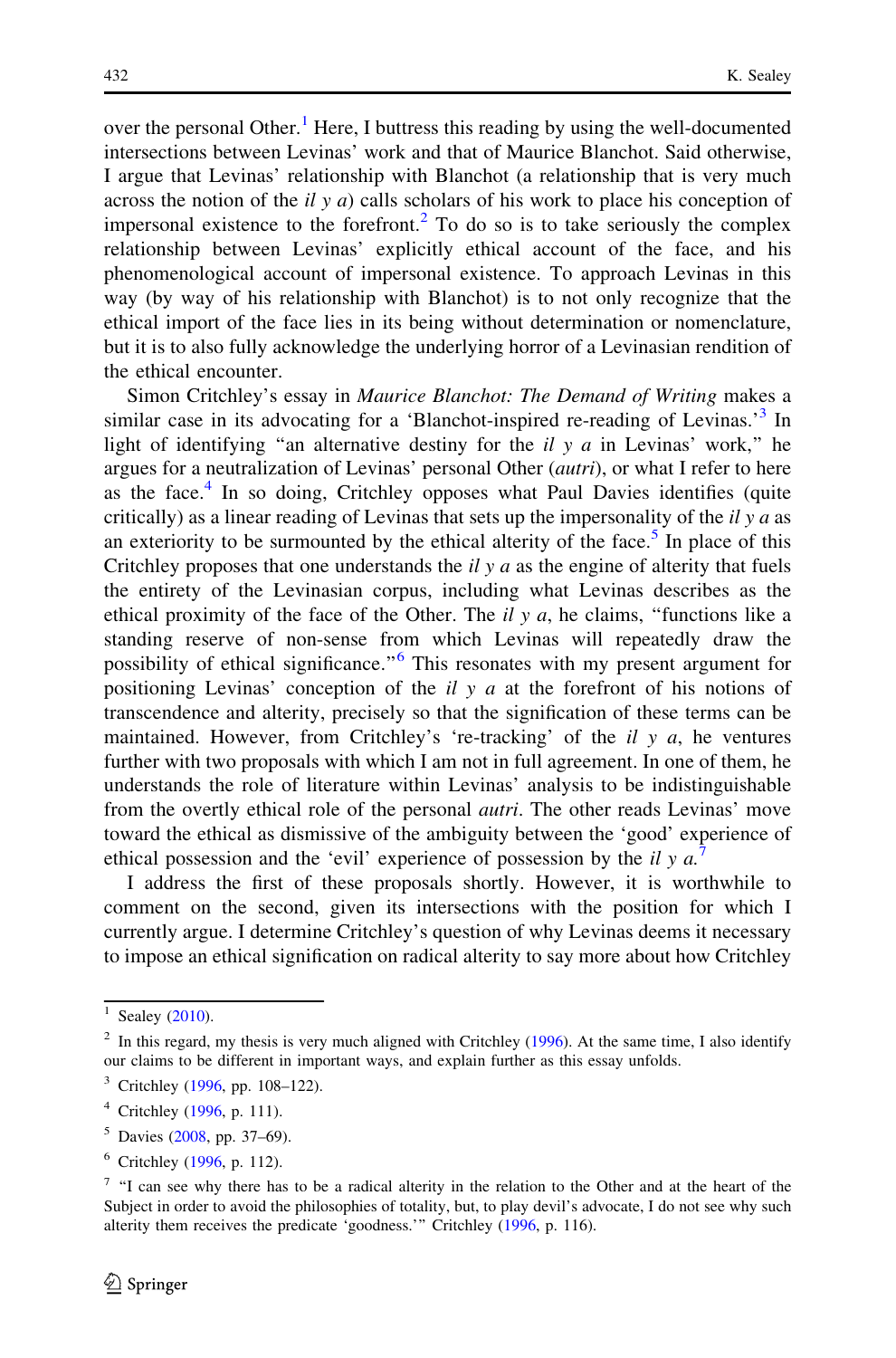presumes a dichotomy between ethics (or the ethical) and the 'non-holy,' and in so doing, resists the very re-constitution of the meaning of the ethical that Levinas' program brings forth. He writes that ''Blanchot holds to the ambiguity or tension in the relation to autri that cannot be reduced either through the affirmation of the positivity of the Good or the negativity of Evil."<sup>8</sup> Granted that the theological and ethical references found in Levinas is intentionally bracketed in Blanchot, Levinas' formulation of the  $il$  y a is to precisely trouble the distinction between 'positive goodness' and 'negative evil' to which Critchley refers. To do what both he and I propose, which is to take seriously the site of impersonal existence (and to this through the lens provided by Blanchot) is to recognize, along with Levinas, an inevitable trauma (or horror) in an encounter with alterity. For Levinas, this encounter signals a genuine transcendence, but its genuineness would be for naught without the disaster that unfolds in finding oneself 'de-subjectivized' in the anonymity of existence. It would be a transcendence only as the 'enigma of an obsessive dying' that can never end in the 'phenomenon of death,' as Critchley rightly notes.

All this is a reminder that, in the midst of Levinas' ethical language is the scene of substitution, a scene that ''restores the strangeness and terror of the inter-human relation."<sup>9</sup> Hence, while Critchley proposes that we replace, in Levinas, the primacy of the goodness or holiness of ethics with that more primal 'neutral' alterity of the il  $y_a$ , <sup>10</sup> I understand this neutrality to be already present and recognized in Levinas' re-constitution of the meaning of the ethical. My locating the  $ily a$  at the center of the Levinasian framework is to underscore this novel constitution, and to guard against a reading of 'holy transcendence' that mistakes 'holy' for anything short of the absolute disaster that it is. Here, John Caputo's essay, ''Hospitality and the Trouble with God'' is very helpful. He provides an interpretation of 'God' that is contrary to the theological employment of the term, which seems to be what Critchley has in mind. Caputo writes that ''[contrary] to the tendency…to think in terms of the divine order…we [should] think of God as trouble, as a source of disruption and interruption."<sup>11</sup> This is precisely my reading of Levinas' deployment of a theological language. More importantly, I argue that this reading is unavoidable in grounding Levinas' work squarely in the  $ily a$ .

Nevertheless, Simon Critchley's valuable analysis is one of several that acknowledge the relationship between Levinas and Blanchot as unavoidably formative to understanding their work. William Large documents this to be especially the case, in a paper that arranges Levinas, Blanchot and Heidegger around the genealogy of the il y  $a<sup>12</sup>$  In that 'fine risk' of reading these two thinkers

<sup>8</sup> Critchley [\(1996,](#page-16-0) p. 117).

<sup>&</sup>lt;sup>9</sup> Critchley [\(1996,](#page-16-0) p. 117).

<sup>&</sup>lt;sup>10</sup> "I should want to claim, with Blanchot, that what opens up in the relation to [alterity]...is not the transcendence of the Good beyond Being or the trace of God, but the neutral alterity of the  $il y a$ , the primal scene of emptiness, absence and disaster..." Critchley [\(1996](#page-16-0), p. 118).

 $11$  Caputo [\(2011](#page-16-0), p. 83).

 $12$  Large ([2002,](#page-17-0) pp. 131–142).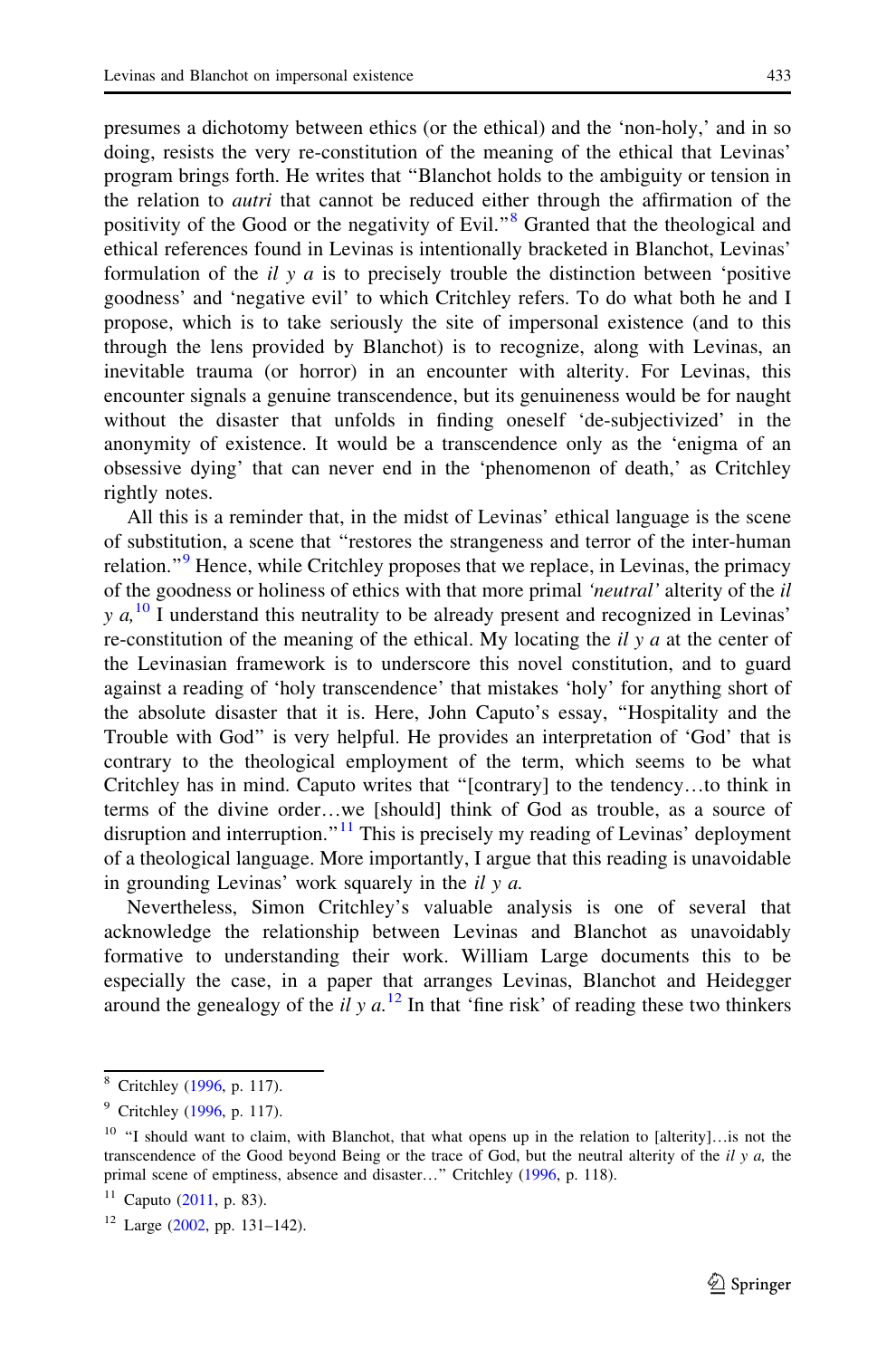together, Paul Davies identifies the  $il$  y  $a$  as "a phrase that fluctuates bewilderingly between them."<sup>13</sup> He leaves un-translated "le désastre," citing it as what, for Blanchot, "remains, but never as a determinable presence."<sup>14</sup> Here, the echoes of Levinas' phenomenology of the  $il$  y a are unmistakable, particularly in those instances where it is given in terms of what remains present when all falls away.<sup>15</sup> To this end, Davies' analysis is alongside Critchley's and many others, which support the claim that the core of Levinas' conception of impersonal existence resonates with the 'neuterness,' at the center of Blanchot's work on literature.<sup>16</sup> To be sure, this opens the possibility that certain modes of literary language (in the sense articulated by Blanchot) capture the crux of a Levinasian phenomenology of transcendence. Furthermore, both Levinas' and Blanchot's positions seem predicated upon a similar account of the nature of subjectivity, when it comes the disastrous approach of exteriority (or rather, insofar as both understand exteriority as, disastrously, always approaching).

Although this paper acknowledges this explicit question of the ethical import of art in Levinas, it does not decisively come to a position on whether or not one can locate a Levinasian moment of substitution in an encounter with particular forms of  $art<sup>17</sup>$  My hesitation is in light of the important differences between Levinas' and Blanchot's positions on the ethical import of art in general, and by extension, literature in particular.<sup>18</sup> For Blanchot, the work of art "radically displaces the projects of aesthetics and the traditional interpretations of the thing.<sup>"19</sup> In so doing, art (or 'the poet's gaze') truly inaugurates, introduces something new, or radically exterior. Levinas' position on the art object seems less clear, especially in light of his descriptions in *Existence without Existents*. In the section titled 'Exoticism,' he writes that "[even] the most realistic art gives this character of *alterity* to the objects represented,'' and that this alterity, ''[this] absolute existence…which is not in turn an object or name...can appear only in *poetry* [emphasis added].<sup>"20</sup> In this regard, Levinas appears to be citing the work of art, and in particular the poem, as what opens up onto the exteriority of the 'there is.' However, alongside this is his later account of the element of materiality, as it is given through art, in terms of

 $\frac{13}{13}$  Davies [\(1991](#page-16-0), p. 214).

<sup>&</sup>lt;sup>14</sup> Davies [\(1991](#page-16-0), p. 220).

<sup>&</sup>lt;sup>15</sup> "What does not enter into the forms is banished from the world. Scandal takes cover in the night." Levinas ([2001](#page-17-0), p. 31) In his description of the il y a, Paul Davies also captures this connection to Blanchot. "[The  $il y a$ ] is always spoken of as an incessant and indeterminable shuddering [implying] the continuing of signification beyond the domain of 'sense.''' Davies [\(2008](#page-16-0), p. 42).

<sup>&</sup>lt;sup>16</sup> In an extensive footnote to his essay on Levinas and Blanchot, Paul Davies qualifies what might appear to be a synonymous relation between Blanchot's conceptions of 'outside,' 'neutre' and 'désastre,' and the Levinasian formulation of impersonal existence. Much of this comes from Levinas' own deployment of the  $il$  y  $a$  in relation to his explicitly ethical enterprise. Nevertheless, what I am currently proposing is aligned with Davies' qualification of this intricate meeting of terms: ''Blanchot's words…also look to protect what is most extraordinary in Levinas' enterprise." Davies ([1991](#page-16-0), p. 226).

<sup>&</sup>lt;sup>17</sup> As such, I am not in full agreement with Simon Critchley's equating of the centrality of the *il* y  $a$  in Levinas' work with a similar centrality of literature. Critchley [\(1996](#page-16-0), p. 112).

<sup>&</sup>lt;sup>18</sup> For a sustained exposition on this relationship, see Jill Robbins [\(1999](#page-17-0), pp. 150-154).

 $19$  Davies [\(2008](#page-16-0), p. 39).

 $20$  Levinas ([2001](#page-17-0), pp. 46–51).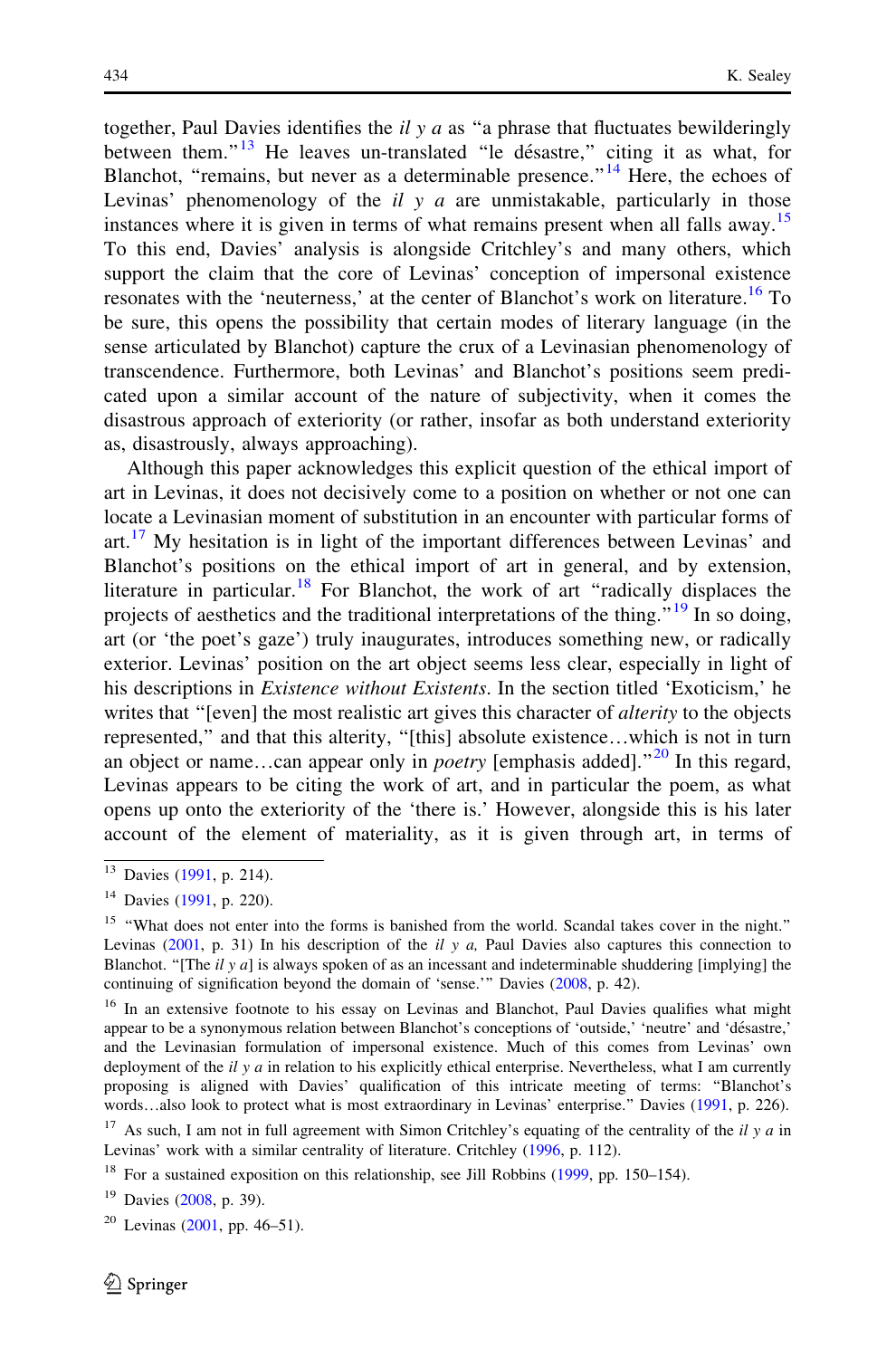enjoyment. $^{21}$  In this sense, "art can function as a distraction from [or protection from] the *interminable* ['there is'], denying it [as it substitutes an image to take the place of the 'nowhere'] in order to sustain a certain order and possibility. $12^2$  To the contrary, on the notion of the image, we find Blanchot's account, ''But what is the image? When there is nothing, the image finds in this nothing its necessary conditions…The image needs the neutrality and the fading of the world; it wants everything to return to the indifferent deep where nothing is affirmed..."<sup>23</sup>

Despite these important ways in which he varies from Levinas on this issue, I read, in Blanchot's account of the death of the author, an underscoring of Levinas' account of transcendence as an absolute and radical interruption. This further affirms that, within the Levinasian corpus, literary language might bring about the disruptive undoing of subjectivity, which, on a certain reading of this corpus, is restricted to the work of the face of the Other. To be sure, by 'face' Levinas captures the ethical moment in which all power and agency ceases, in a way unaccounted for by negation or (biological) death. In this regard, the work of literature, as it is outlined in Blanchot, would be 'with face' in a similar sense. In his reading of Blanchot's work in The Infinite Conversation, Lars Iyer proposes a similar account of this intersection between Levinas and Blanchot, writing that ''Blanchot would seem to invite a re-negotiation of *Totality and Infinity*, pointing us toward a thought of the Other that brings it much closer to the neuter than Levinas might prefer.<sup> $24$ </sup> He goes on to cite the ways in which, on Blanchot's account, the work of literature "opens the paradoxical space where the very capacity to be…is contested."<sup>25</sup>

I am in agreement with Iyer's analysis of how Levinas' and Blanchot's work encounter art in general, and literature in particular. Levinas' account of alterity, as well as his understanding of subjectivity *as* 'interrupted by alterity' unmistakably resounds with what Blanchot describes as the death of the author. However, this is precisely why it is important to heed to Levinas' reservations (of which Iyer writes) against ascribing a 'face' to literature.<sup>26</sup> More importantly, it is possible to sustain this caution alongside what I currently pursue, which is a reading of Levinas that centralizes his conception of impersonal existence insofar as it captures the theme of 'rupture' or 'disruption.' The question of the ethical import of art is indeed generated by the intersection between a Blanchovian account of the neuter and a Levinasian account of the  $il y a$ . I allow this question to remain as such—currently unsettled and worthy of pursuit. My focus lies in employing the above-mentioned intersection to assist in a reading of Levinas that prioritizes his phenomenology of the  $il$  y  $a$  in a way that does not *undermine* his conception the face, but rather to retain 'disruption' as that conception's ground.

- $24$  Iyer [\(2001](#page-17-0), p.191).
- <sup>25</sup> Iyer [\(2001](#page-17-0), p. 197).

 $21$  Levinas ([1961](#page-17-0), p. 141).

 $22$  Davies [\(2008](#page-16-0), p. 43).

 $23$  Blanchot [\(1998,](#page-16-0) p. 417).

<sup>&</sup>lt;sup>26</sup> "For Levinas, Blanchot merely *prepared* us for the thought of the Other, for the infinite...for the author of Totality and Infinity, who will tell us how that horizon [of totality] is breached by the encounter with the Other.'' Iyer ([2001](#page-17-0), p. 191).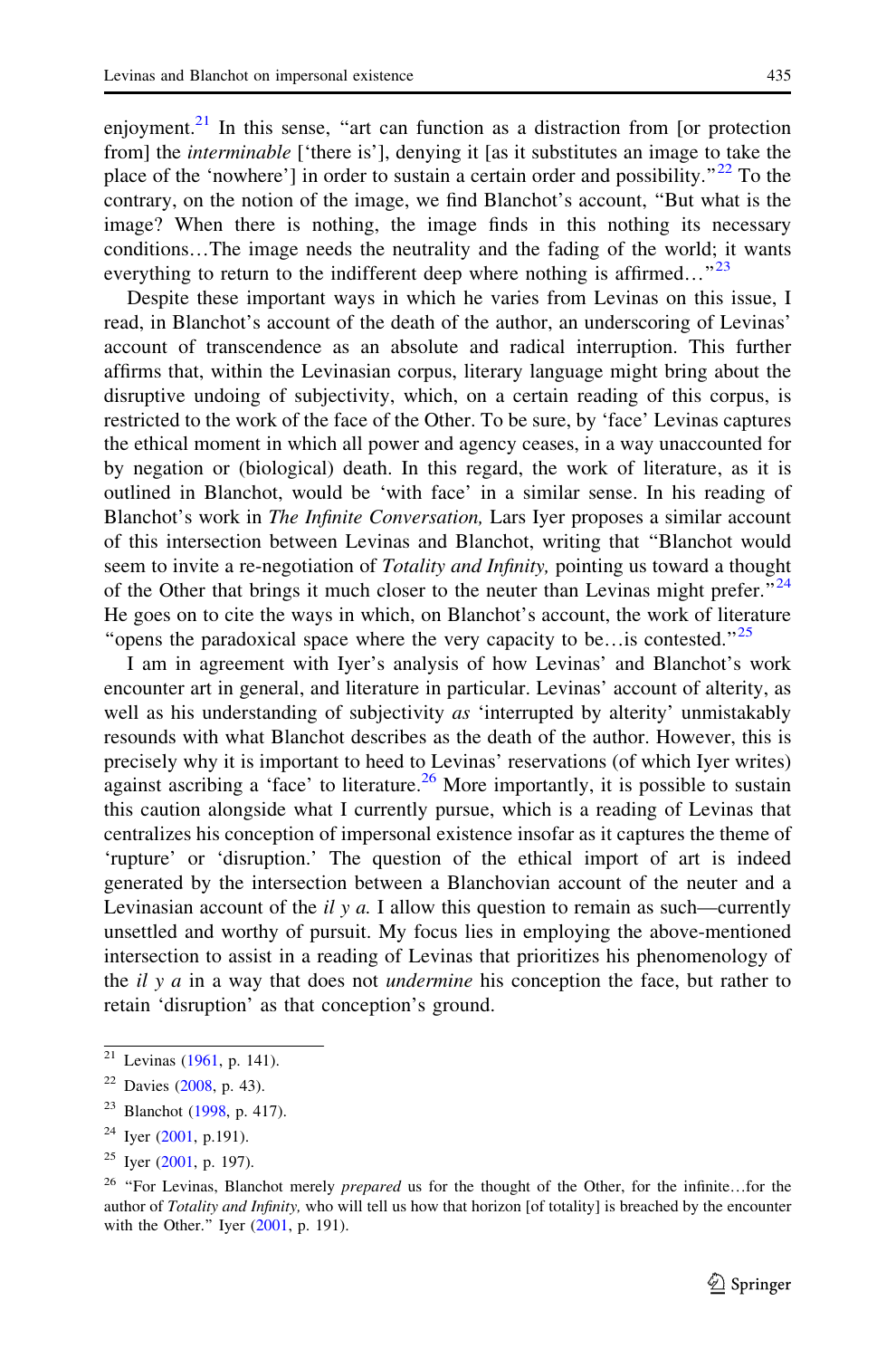#### 1 Death/loss of subjectivity as 'interval'

In *Existence and Existents*, Levinas describes being as 'the bare fact of presence. ''[One] is held by being held to be…This presence which arises behind nothingness is neither *a being*, nor consciousness functioning in a void, but the universal fact of the there is..."<sup>27</sup> In this description, Levinas seems to account for a fundamental difference between the presence of the Heideggarian being, and the unqualified 'presence' of that which remains when 'all else falls away.' He argues that 'being' in the Heideggarian sense provides the backdrop against which possibility and power persists. On the contrary, the fact of the 'there is' is encountered at the limitpoint of such powers, signaling a 'not yet' of possibility. In tracing the genealogy of the 'there is,' as it figures into the relation among Levinas, Blanchot and Heidegger, William Large notes that, unlike those instance of 'profound boredom' in Heidegger, the moment of encountering impersonal existence does not render the possibility of finding and choosing an authentic self. ''[In the moment of boredom,] I can break with my involvement with things and people, choose myself as that which I have always already been. [In the case of the 'there is'], rather than coming back to myself I lose myself, both in the sense of that self that acts on the stage of the world, and the self that resolutely chooses its own freedom.<sup> $28$ </sup> Large finds Levinas' (and Blanchot's) analysis of the  $il$  y a to be a "step further into the nothingness of existence,'' when compared to the nothingness of Dasein's 'being in the world.' In so doing, he underscores the radical exteriority of an existence that belongs to no one and nothing at all. $^{29}$ 

For this reason, the bare fact of the  $il y a$  is 'oppressive' in its contestation the individuation that might sustain the kind of authentic self found in a Heideggarian analysis of impersonal existence. But this does not mean that the  $ily a$  is some power opposed to mine. As Joseph Libertson explains, the  $ily a$  must be understood as ''the incumbence or approach of an exteriority which itself has no power, but against which consciousness has no power." $30$  The 'there is' is oppressive insofar as I am not yet able to find myself as a self with power, since this anonymity resides at the 'consummation of being,' or the beginning of a subject-as-possibility.<sup>31</sup> Hence, in the sense that Levinas might sometimes refer to the 'there is' as 'being in general,' this 'being in general' calls for a notion of human identity that is radically unlike the identity of Heidegger's *dasein*. In an encounter with the  $il y a$ , there is no horizon against which everyday beings show up in their instrumentality, nor is there

 $27$  Levinas ([2001](#page-17-0), p. 61).

 $28$  Large ([2002,](#page-17-0) p. 137).

<sup>&</sup>lt;sup>29</sup> Though I agree with much of Large's analysis, I stand in opposition to what, in the end, he determines as a major difference between Levinas' and Blanchot's appropriation of the il y a. Describing Blanchot's position, he writes that, ''ethics as the relation to the other is not wholly separable from the experience of the impersonal.'' (p. 140) Unlike the reading of Levinas to which I subscribe here, Large intends this to be in contrast to Levinas' conception of ethics, as a relation to the other. In other words, one could find support for the intertwining of 'the ethical' and the experience of an impersonal existence in Levinas as well, particular in Otherwise than Being or Beyond Essence.

 $30$  Libertson ([1982,](#page-17-0) p. 208).

 $31$  Levinas ([2001](#page-17-0), p. 52).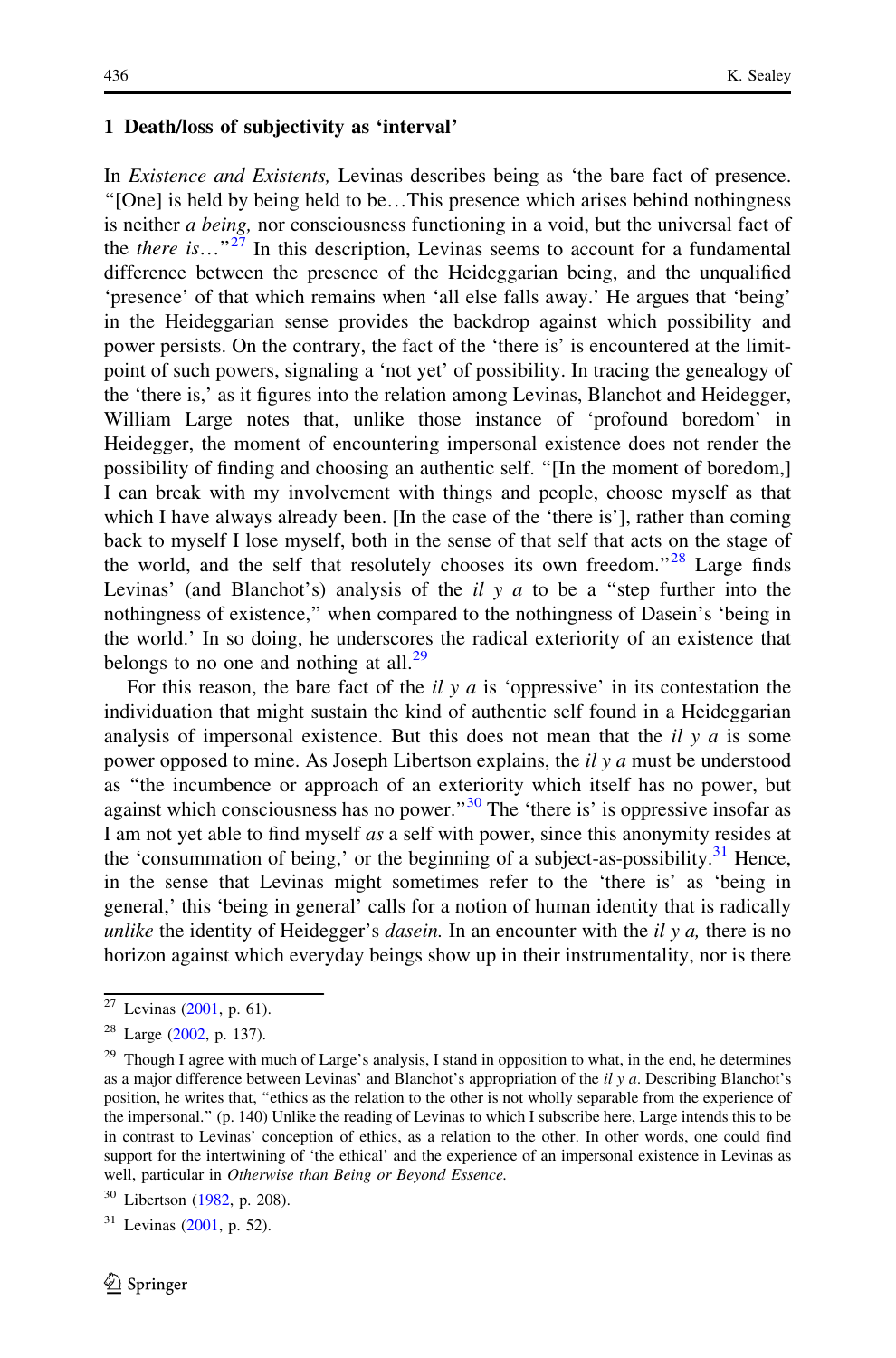the hermeneutic circle that sustains and returns the projected possibilities of *dasein*. On Levinas' account, the  $ily a$  stands as the absence of ground that is, nonetheless, a presence (albeit a presence that no longer facilitates 'dwelling' in the Heideggarian sense $32$ ).

To put this otherwise, an encounter with impersonal existence, ''[unlike] the Heideggarian relation to Being, [is] not a pre-comprehension, but [for Levinas] a break-up of comprehension.<sup>"33</sup> Likewise, this encounter signals a break-up of the structure of intentionality to which these acts of comprehension allude. Hence, inseparable from the meaning of the 'there is,' is an alternative account of identity that is founded on a perpetual undoing (or interruption) of the subject.<sup>34</sup> Levinas tells us, ''the ego is swept away by the fatality of being. There is no longer any outside or any inside."<sup>35</sup> In contrast, to be 'on the inside of myself' is to possess an encampment that allows for self-affirming sovereignty, or for clear delineations between what is of the self (welcomed, safe and non-threatening) and what is fundamentally foreign. Encountering the  $ily$  a undermines this very divide between the interiority of the self and exteriority.<sup>36</sup> Across this broken and defunct boundary, the ego (the subject, or the Levinasian  $m\dot{o}i$ ), is 'swept away' from itself (the Levinasian soi). To be sure, Levinas' claim is not that the subject somehow ceases to be who she is upon encountering impersonal existence.<sup>37</sup> This negative conception of transcendence presupposes that there is a 'subject' locale, fully formed or 'established,' from which there can then be an escape. Levinas' analysis in Existence and Existents recognizes the relationship between the moi and the soi to be something entirely otherwise. To be swept away in my encounter with the il y a is to be radically exposed to and implicated in the most obsessive of exteriorities. Like Blanchot's account of literature, the time of the  $ily a$  "is indeed the time of a 'between,' the no longer and the not yet, but it is a 'between' that is somehow 'outside,' the time and space of exile." $38$  In this regard, the moment of an encounter

<sup>&</sup>lt;sup>32</sup> On the question of the work of art, Levinas reads Blanchot's work alongside Heidegger's as follows, ''[For] Heidegger, art…makes the truth of Being shine, yet it has this in common with other forms of existence. For Blanchot, however, the vocation of art is unique…to write does not lead to the truth of Being. One may say that it leads to the error of Being…to the uninhabitable'' (Levinas, Sur Maurice Blanchot, p. 19) For a comprehensive trace of Levinas' relation to Blanchot, through the work of Heidegger, see Davies [\(1990](#page-16-0), p. 150).

<sup>&</sup>lt;sup>33</sup> Wall ([1999,](#page-17-0) p. 333).

<sup>&</sup>lt;sup>34</sup> Lars Iyer likens this to a 'presubjectivated space,' in which "language is not obligated to serve the intentions of a subject [who is no longer, or not yet] who would communicated with another subject.'' Iyer [\(2001](#page-17-0), p. 199).

 $35$  Levinas ([2001](#page-17-0), p. 61).

<sup>&</sup>lt;sup>36</sup> "Existence is no longer experienced as a point outside of me...but as my very way of being, which is not anything or anyone else's—individuation as interiorisation…My interiority is turned inside out like a glove. I have the peculiar sensation that the night I have become is watching me, and not I it.'' Large ([2002,](#page-17-0) p. 138).

 $37$  To resort to negation when it comes to accounting for the 'experience' of the il y a is to also be guilty of the escapist notion of transcendence, of which Levinas is explicitly critical. ''The movement of transcendence is to distinguished from the negativity by which discontent man refuses the condition in which he is established." Levinas [\(1961](#page-17-0), p. 40).

<sup>&</sup>lt;sup>38</sup> Davies [\(2008](#page-16-0), p. 49).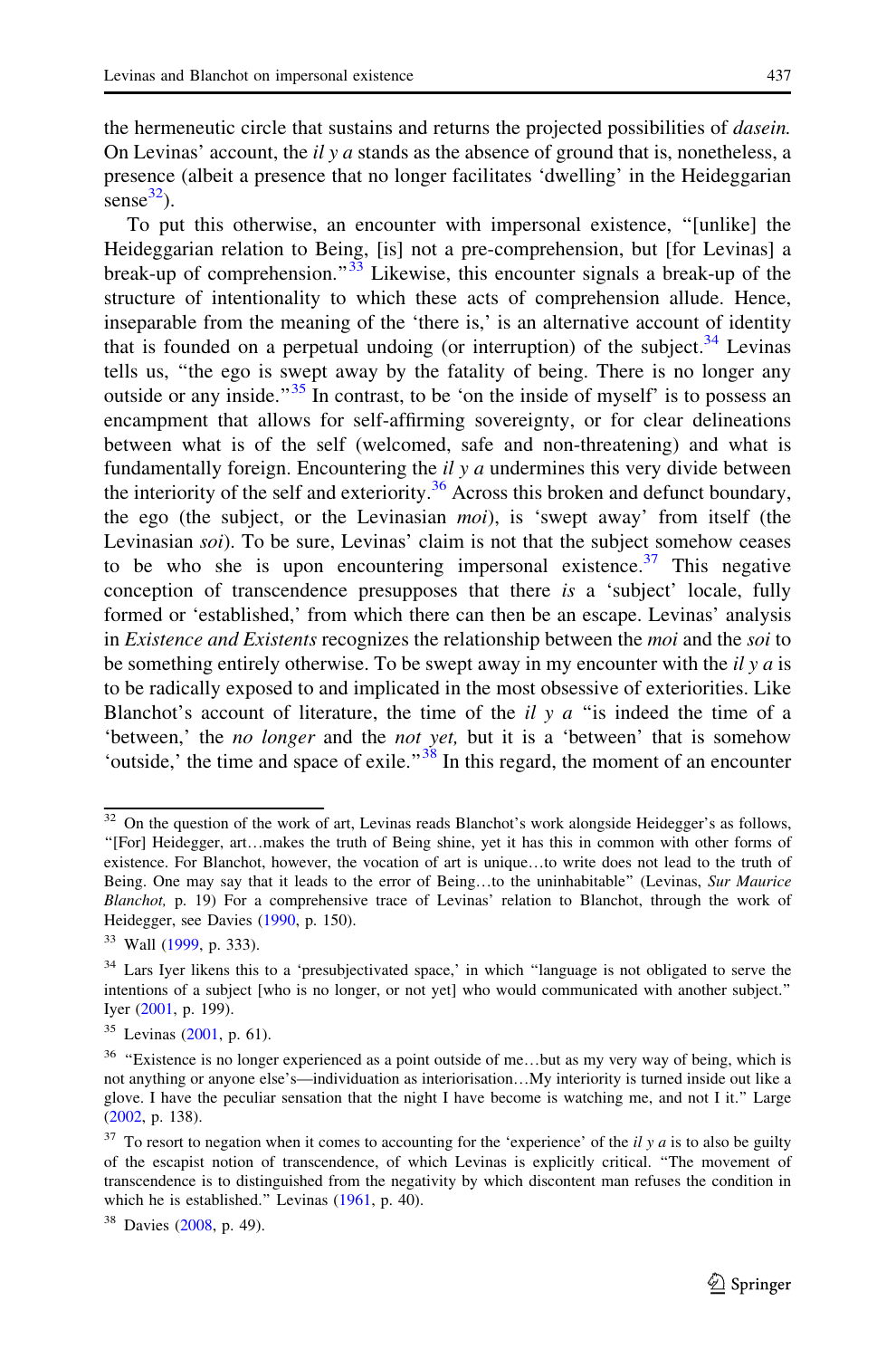with the  $il$  y a is the moment in which one's existing is inhospitable, or when one is 'stranger in one's own skin.' But at the same time, it is also the moment in which I must exist, or when existence is already my own existence.

To this end, I inhabit, as an exile, my position in existence, which is to say that, prior to the level at which I exercise the powers of subjectivity, there is that anterior level of passivity that happens in the experience of the  $ily a$ . But what is the nature of this exile? In a sense, the subject is cast out of herself such that the 'I' becomes depersonalized. Nevertheless, there remains the existent, depersonalized, desubjectivized, and yet very much a unique self, to encounter the  $il y a$ . Levinas portrays this in his descriptions of insomnia, and demonstrates the severity with which the ego does not yet possess any kind of power that might allow it agency. Hence, in insomnia, no one watches, or rather, one is never quite sure who watches whom (the insomniac or the night).

Hence, despite its participation in this impersonal field, the ego never melds (in a moment of self-annihilation, for instance) with the  $il \, y \, a$ . In the midst of this 'strange vigilance,' something remains (that is no longer 'I') to be privy to my being 'swept away.' I am aware of myself as depersonalized and passive under the gaze of an anonymous night. In this sense, the existent's participation in the  $il$  y a does not result in an abnegation of its positionality, but rather in *emphasizing* this positionality. As Paul Davies writes, in his essay on the intersections among Levinas, Blanchot and Heidegger, "[the  $ily a$  testifies] to a passivity that is never yet extinction."<sup>39</sup> The *moi* is all the more bound to its *soi* as (paradoxically) it is 'swept away.' In this analysis, Levinas develops a moment in the stream of consciousness in which there is a feeling of being an existent, no longer (or rather, not yet) a locus of possibility, but instead, a vulnerability under the burden of having to exist. Subsumed under the feeling of being held fast by an anonymous night, the existent is depersonalized insofar as she loses the powers of subjectivity, or the very capacity to structure her experience in terms of 'what watches' and 'what is watched.' One might even venture that she loses the power of being 'she.' Nevertheless, throughout this loss is maintained a rivetedness to 'place' and 'self' that, though swooning, never breaks.

To this end, participation in the 'there is' is a troubled participation, opening up what Levinas identifies as an originary 'not yet' of subjectivity.<sup>40</sup> To encounter the 'there is' is to encounter the end of my power to bring about the end, and for that reason, the self is called to suffer the proximal approach of that death.<sup>41</sup> This loss of subjectivity is a 'never yet complete,' always approaching death that is an *ebbing* of

<sup>&</sup>lt;sup>39</sup> Davies [\(2008](#page-16-0), p. 42).

<sup>&</sup>lt;sup>40</sup> This is a direct contestation of Heidegger's account of death as yet another possibility (of impossibility). Instead, Levinas presents this other signification of death, which rests in the concrete moment of dying, or of feeling one's access to possibility perpetually slipping away. As dying, death then becomes the 'impossibility of possibility.'

<sup>41</sup> Blanchot discusses Levinas' account of the Saying, and identifies this new understanding of 'loss' in the account. Unlike language that modulates in the Said, ''Saying is giving, loss…but, and I might add, loss within the impossibility of loss pure and simple.'' Blanchot [\(1986](#page-16-0), pp. 41–52).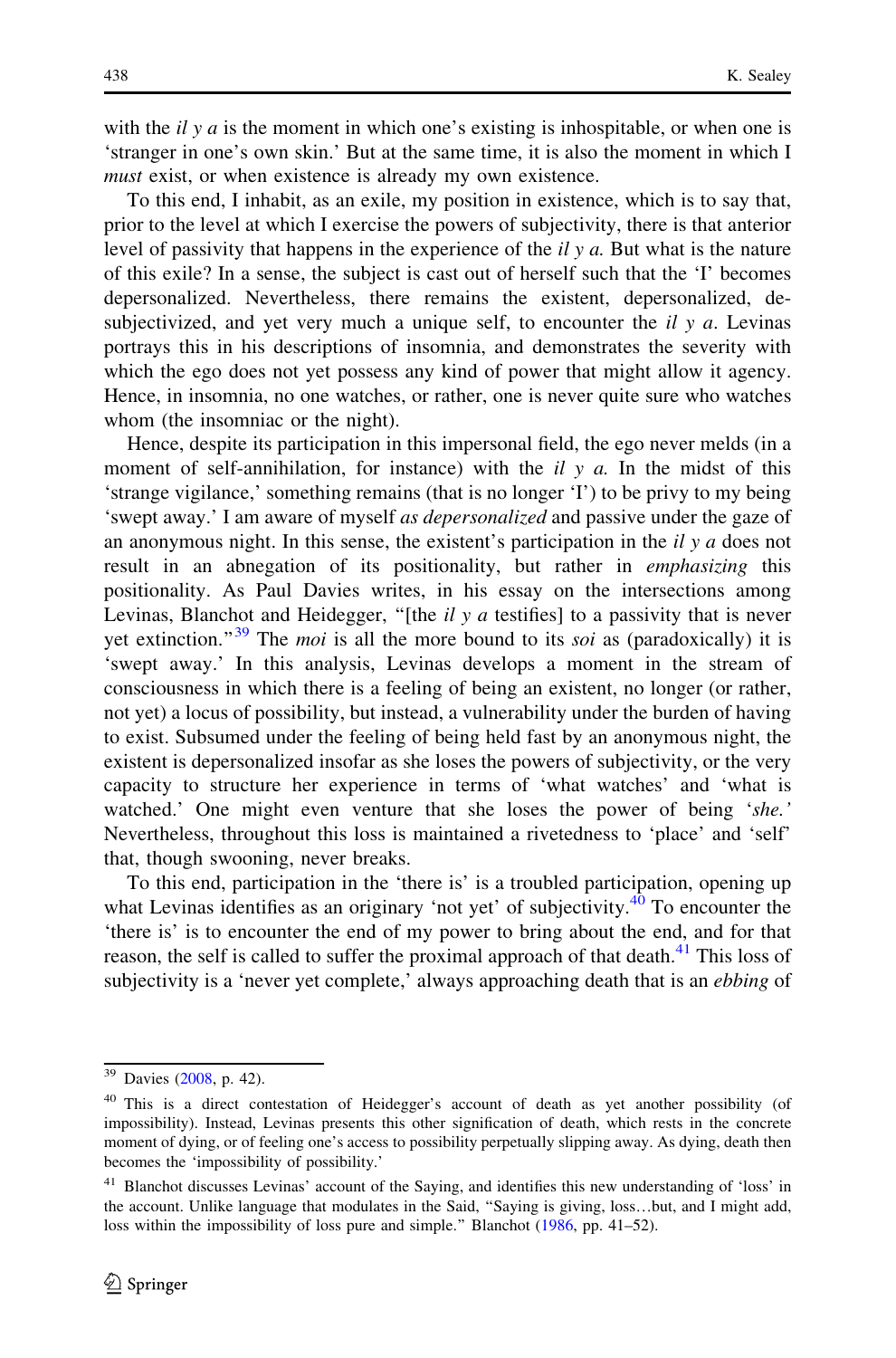consciousness. $^{42}$  The uniqueness of identity (the very nature of interiority) just is this limbo between a fading into neuterness and the poignant intimacy (or 'mineness') of acute suffering. Joseph Libertson's description of this ambiguity is pertinent when he writes that the  $il \, y \, a$  "is a horror without danger, an insecurity which is not an eventuality of destruction [or death], [and] is both urgent and monotonous, both intimate and impersonal..."<sup>43</sup>

Levinas understands this way of being an existent (of being an 'I' without the powers of subjectivity) as interruption. In this sense, the subject's identity is always 'in between' completely enclosed interiority and complete negation.<sup>44</sup> Of Blanchot's account of the neuter, Paul Davies writes, ''The experience of the other as neuter [or, in Levinas' terms, the experience alterity in terms of the impersonality of an impersonal existence] is this interruption.''<sup>45</sup> Subjectivity is the disruption of subjectivity, always 'at risk,' and as such, *sub*-jected to a fundamental vulnerability. In this regard, identity is 'without identity,' subject and self out of phase, dying without annihilation, always occupying the non-space of interval or the 'in-between' of being and non-being.

As is the case in Blanchot's account of what it means to 'make contact' with literature, contact with the *il* y *a* is precisely what signifies as an always-approaching a death/loss of subjectivity. Said otherwise, as a death that performs in a 'dying,' or ebbing of possibility, subjectivity is also lived in the literary. Paul Davies writes that, ''Blanchot, with the 'the gaze of the poet,' says as a non-securing revelation what the ontologist cannot say.<sup> $,46$ </sup> In other words, the writing that is literature reveals what is at the same time anterior to being and disruptive of being. This interruption can never be incorporated in the light (or truth) of being, to perhaps give to the existent what would replace its 'being in exile'—a secure base for existing. The 'no longer' and 'not yet,' for which the space of literature serves as an encounter, is precisely the 'nocturnal dimension' of Levinas' insomniatic encounter with the  $il$  y  $a$ .

# 2 Interruption in il y  $a =$  interruption in writing

Blanchot employs this notion of 'interruption' to account for the non-dialectical function of language. At a certain level, he recognizes, in language, the

<sup>&</sup>lt;sup>42</sup> Here, Simon Critchley's account of the difference between death and dying is quite useful. "To conceive of death as possibility is to project on to a future as the fundamental dimension of freedom…I would claim that such a future is never future enough for the time of dying, which is the temporality of infinite delay, patience, senescence or *différence*. Dying thus opens a relation with the future which is always ungraspable…'' Critchley [\(1996](#page-16-0), pp. 110–111).

<sup>43</sup> Libertson ([1982,](#page-17-0) p. 205).

 $44$  Davies describes Levinas' account of the il y a as that which describes the "'experience' of the weakening of negation.'' Here, Davies highlights the complexity of what it means to participate in the anonymity of existing. Included in this participation is the impossibility of slipping away. Davies [\(1990](#page-16-0), p. 165).

<sup>45</sup> Davies [\(1990](#page-16-0), p. 160).

<sup>46</sup> Davies [\(1990](#page-16-0), p. 160).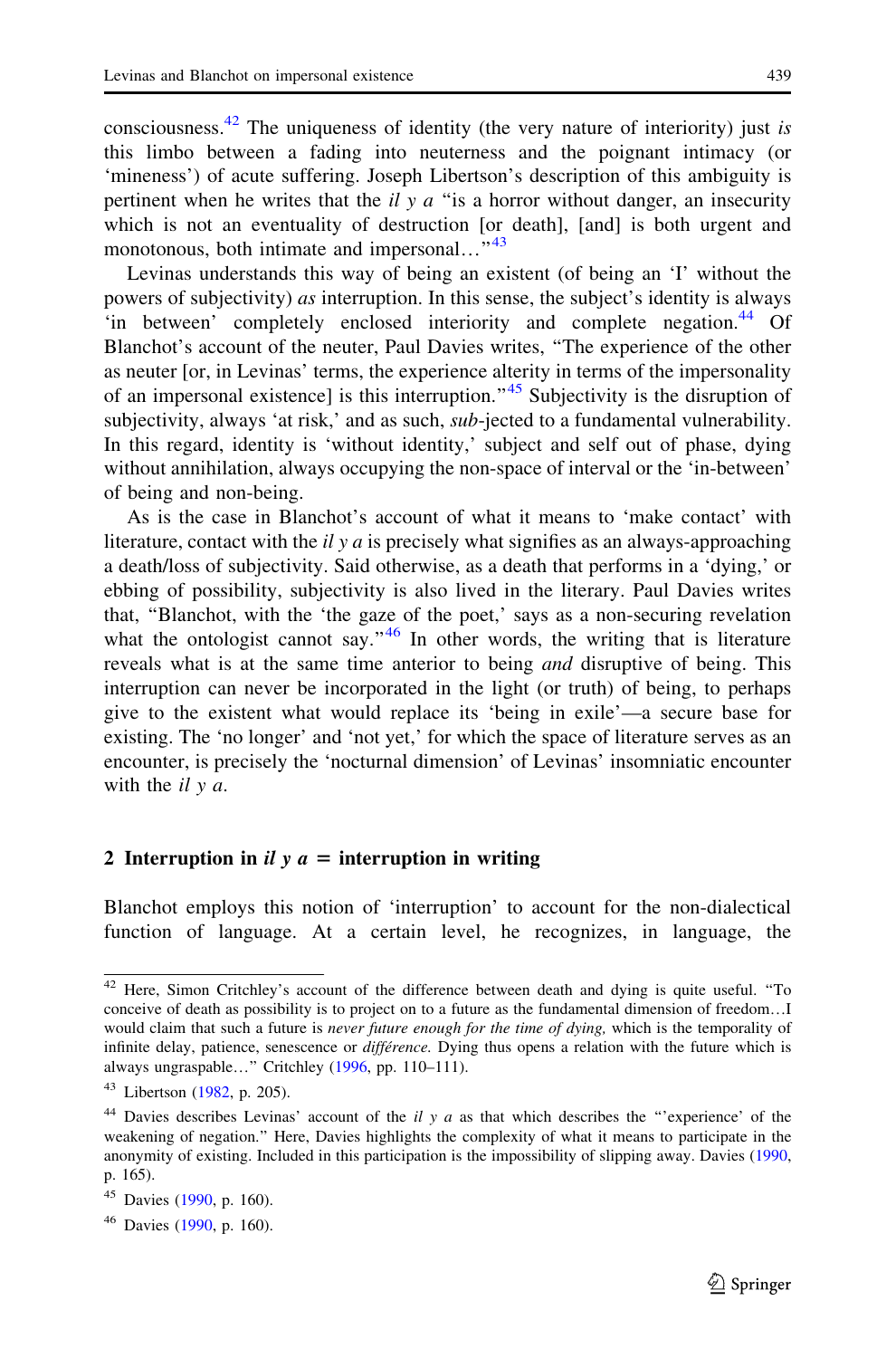accomplishment of a unification insofar as words are genuinely used to project toward the end of thematization. This is similar to Levinas' analysis of what he refers to as the Said. ''By the said, we belong to order, to the world (the cosmos)..."<sup>47</sup> However, on the hither side of this unity lies what Blanchot names the 'interval.' ''The fact that speech needs to pass from one interlocutor to another in order to be confirmed...shows the necessity of the interval."<sup>48</sup> In other words, in this interval, he identifies the conditions for the possibility of a discourse whose aim is a revelation of a universal truth. But it is precisely this interval that perpetually interrupts the movement of the discourse through which the unification and manifestation of being takes place. This rupture or break in language is on the outside of (coherent) discourse, resistant to the very thematization it conditions. In this sense, it is a 'present absence,' present in a way that is very similar to Levinas' conception of 'the Saying.'<sup>49</sup> From *Otherwise than Being*, Levinas writes, "[The] signification of saying goes beyond the said…[Saying] is the impossibility of the dispersion of time to assemble itself in the present..."<sup>50</sup> To 'assemble in the present' would be to bring the meanings of objects (which, as meaningful, would already be appearances) into a synchronous network. It would be to arrange them so that they indicate each other in a common temporal order. To the contrary, the Saying works to interrupt such order, and a similar performance can be identified in Blanchot's notion of 'interval.'

To be sure, Blanchot recognizes that the interval in language can work toward this end of assembling and making possible coherent meaning. The pauses that signal the transition from one interlocutor to the next are pauses in the name of understanding (I pause before my response in order to gather your speech into a theme). But, there is also that other sense of the interval, which results from the fact that the Other, to whom I speak, is an alterity with which I have no common ground, despite our sharing a relation in language. In the space of language, we relate to each other in an immediate sense, but this immediacy is precisely founded on her infinite distance from the time out of which I make my address. Blanchot describes this radical alterity in terms of 'the neutral,' meaning that, in the Other, there is a pure resistance to thematization as such.<sup>51</sup> "[It] is to this hiatus—to the strangeness, to the infinity between [two interlocutors]—that the interruption in language itself responds, the interruption that introduces waiting.<sup>52</sup> This is not to say that language becomes non-productive, and it is not to suggest some end or death of

<sup>47</sup> Blanchot [\(1986,](#page-16-0) p. 46).

<sup>48</sup> Blanchot [\(2001,](#page-16-0) p. 75).

<sup>&</sup>lt;sup>49</sup> "The disaster is both what is written and what writes. It is thus more than a term in a relation, more than a possible term in a possible relation. It is the relating or the relation itself. It has a formal similarity, then, to the Dire [the Saying], in Otherwise than Being." Davies [\(1991](#page-16-0), p. 220).

<sup>50</sup> Levinas ([1998](#page-17-0), p. 38).

<sup>&</sup>lt;sup>51</sup> This relationship between 'the neutral,' in Blanchot, and Levinas' account of the Face lend clarity to the latter. Levinas describes the alterity of the Face as resting on pure abstraction. This is sometimes used to found a critique which attacks Levinas for dismissing the concrete nature of the face. However, juxtaposed near Blanchot's use of neutrality, the abstractness of the Face seems to underscore the sense in which, for Levinas, alterity is radically beyond thematization.

 $52$  Blanchot [\(2001,](#page-16-0) p. 77).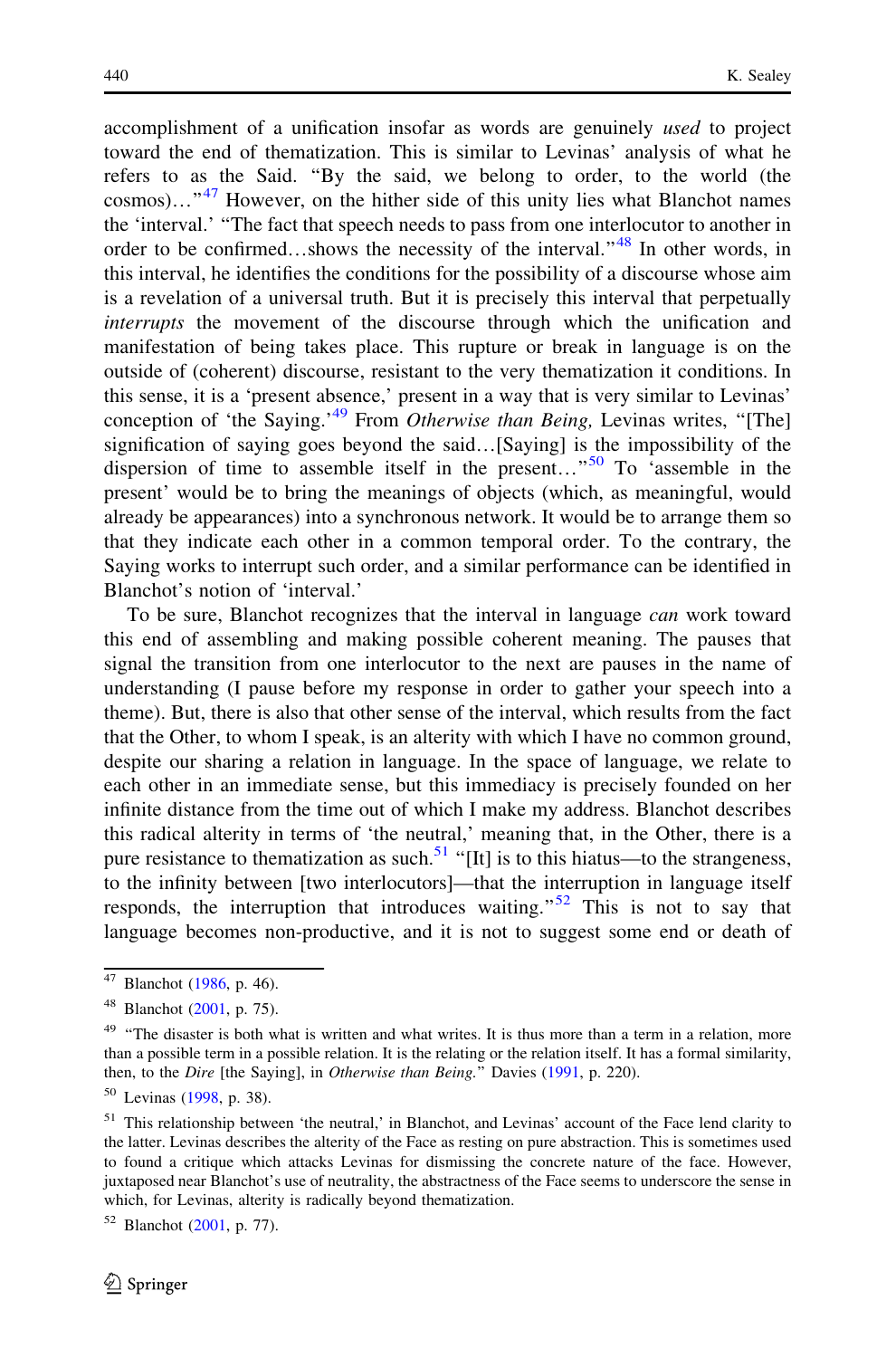language. Instead, interruption (the interval) refers to a presence whose modulation is an absence, non-thematized and beyond "being and its monstration."<sup>53</sup> Blanchot is careful not to reduce this absence to an absence of speech, so it is not merely silence that would characterize this kind of hiatus. What Blanchot describes is a signification than troubles both what is said as well as the pauses that wait in anticipation of that which is said. Levinas asks, in his analysis of the Saying, ''[Is] not diachrony not characterized only negatively? Is [the interruption in language] pure loss?"<sup>54</sup> Similar to this account of 'the Saying,' Blanchot determines that the interruption of language means that something is always 'left behind,' as radically immemorial, in the course of a unifying speech. Hence, throughout the unifying performance of language (a performance we can liken to that of the Levinasian Said), there is always that fine risk of the impossibility of coherence, or the possibility of an 'undoing' of that which is said.

Blanchot locates the 'work' of this interruption in the moment of writing. ''[To write]," he says, "is to cease thinking solely with a view to unity."<sup>55</sup> However, it seems as though, for Levinas, to write is precisely to operate in the space of the Said. The text (philosophical, literary, or a combination of the two) arranges phenomena under a network of meaning that provides the possibility of naming (or of regarding 'this as that'). These are clearly Levinas' sentiments when he says, ''As soon as saying, on the hither side of being, becomes dictation, it expires, or abdicates, in fables and in writing."<sup>56</sup> On this account, alterity, absolutely resistant to re-presentation, 'steps away' from a written language. It is being (according to Levinas) that 'makes its apparition' in the Said, whereas the Saying (what I am aligning with Blanchot's sense of rupture) is an 'interruption of essence'(or an interruption of the modalities of being).<sup>57</sup> Levinas understands the 'said' of language to be the space of the weight of history. It brings about thematization, manifestation, and drags into presence all that dares to remain 'other.'

Despite this apparent divergence, I argue that both Blanchot and Levinas identify, in certain forms of writing, a 'good violence' that opens up onto the alterity of the hither side of being. Levinas asks, ''[Is] it necessary and is it possible that the saying…be thematized…into a proposition and a book?"<sup>58</sup> Similarly, in his exegesis of Levinas' work, Blanchot asks, ''Must not the philosopher be a writer, and thus forego philosophy even while pointing out the philosophy implicit in writing...all the while demeaning himself from time to time by *writing* books?"<sup>59</sup> Here, both thinkers seem to acknowledge that a work that takes seriously the interruption of radical alterity must, as a consequence, be betrayed by its endeavor (as a 'work') and betray the alterity it is obliged to encounter. Rupture and infinity, on the hither side of being must 'spread out and assemble' in the Said (in the

<sup>53</sup> Levinas ([1998](#page-17-0), p. 38).

<sup>&</sup>lt;sup>54</sup> Levinas ([1998](#page-17-0), p. 38).

<sup>55</sup> Blanchot [\(2001,](#page-16-0) p. 77).

<sup>56</sup> Levinas ([1998](#page-17-0), p. 43).

<sup>57</sup> Levinas ([1998](#page-17-0), p. 43).

<sup>58</sup> Levinas ([1998](#page-17-0), p. 43).

<sup>59</sup> Blanchot [\(1986,](#page-16-0) p. 45).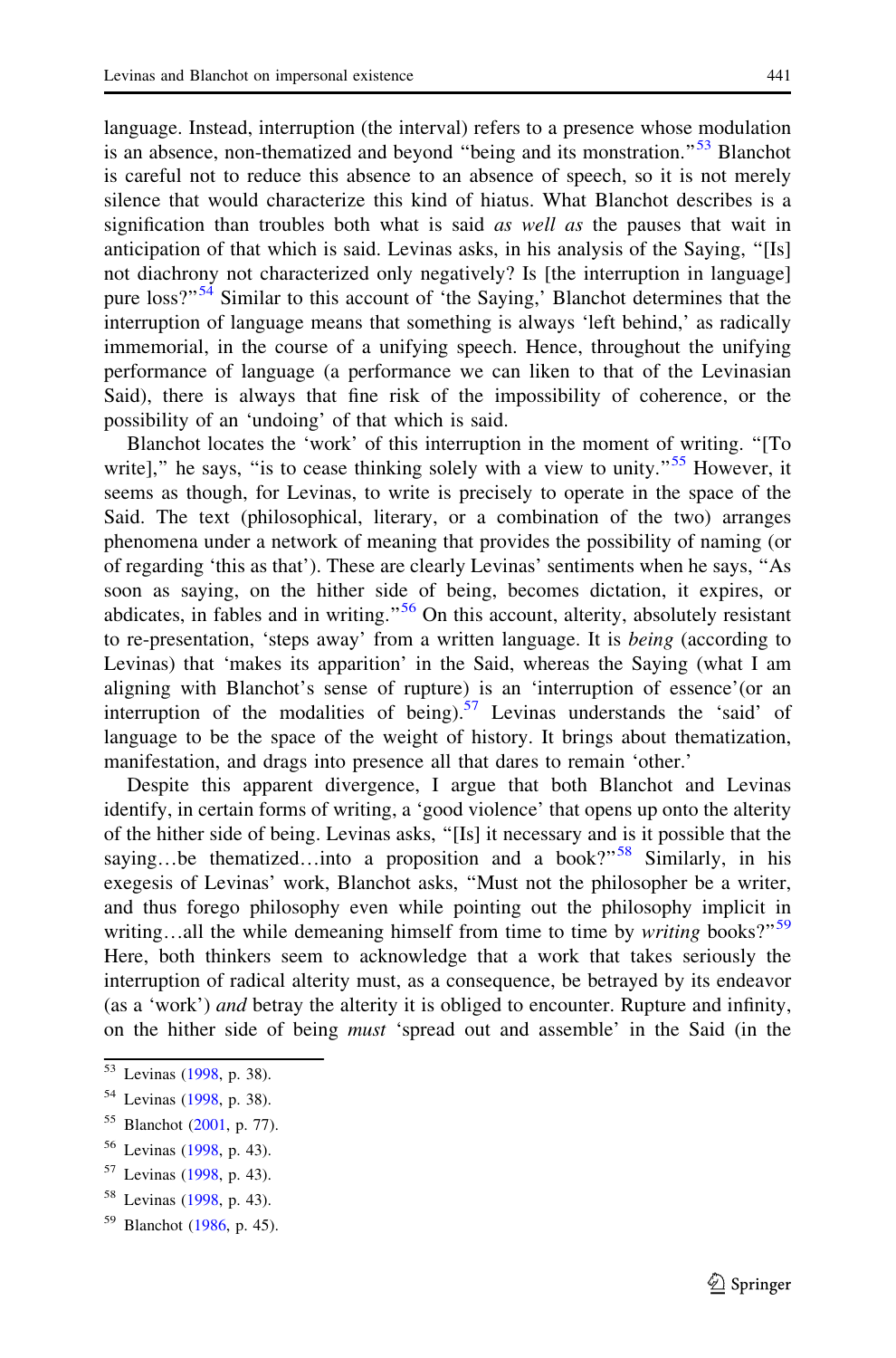congealment of writing). However, it is precisely in the work's failure to fully articulate itself, or rather, to fully account for the meaning it seeks to convey, that alterity is affirmed. Hence, to address Levinas' question (above), a reduction of radical alterity into a theme is, indeed, necessary *and* impossible. But this impossibility signifies positively, since it is the very modulation of alterity.

It is in this sense that Levinas finds, in Blanchot's account of literature, an estimation of the interruption that performs the work of the  $il y a$ . "Blanchot," he says, ''determines writing as a quasi-mad structure in the general economy of being, by which being is no longer an economy…It is literary space, that is, absolute exteriority."<sup>60</sup> Jill Robbins reads Levinas' appropriation of this Blanchovian account of writing (its 'quasi-mad structure') as an acknowledgement of the ''possible convergences and the limits [emphasis added] of such a convergence between the alterity of the ethical and the alterity of the literary  $[work] \dots^{61}$  She employs the term 'ultra-ethical' to convey the sense in which Blanchot's literary exteriority underscores a more explicitly *ethical* interruption. So even though, as Levinas writes that ''the literary space to which Blanchot directs us…abstains from ethical preoccupations, at least in an explicit form",  $62$  we might understand that, despite its abstinence, this literary space operates along the same plane as the  $ily a$ . In light of my claim that the Levinasian conception of the face is animated in his account of the  $ily a$ , this literary space operates on the plane of the proximity of the face of the Other as well. To this end, the quasi-madness of literature, like the horror of the  $il$  y  $a$ , signals the radical rupture that renders signification to the ethical moment.

Indeed, it may be possible to treat the Blanchovian account of literature as the 'ultra-ethical' grounding that condition an encounter with the face. To state this case more strongly, Blanchot's account of literature could already be 'with face' in the Levinasian sense. This could be used to support the claim that the literary work might bring forth the obsessive 'being for the Other' that founds Levinas' account of substitution. In other words, ascribing a 'face' to literature may result in identifying, in the 'experiencing 'of literature, the experiencing of one's infinite responsibility for the Other. However, this experience (of infinite responsibility for the Other, or of being substituted for the Other) is predicated upon a notion of subjectivity as radically disrupted, or structured *as* 'ruptured by exteriority.<sup>63</sup> In this regard, the question I pursue is not so much the ethical import of Blanchot's space of literature (or, more specifically, Levinas' take on its ethical import), but rather the sense in with both moments deliver 'rupture,' show 'rupture' as part of the 'how' of human identity. The claim of this paper is that, because this is the case, the  $ily a$  stands central in both the formulation of literature in Blanchot as well as the Levinasian conception of the personal Other.

<sup>60</sup> Levinas ([1997](#page-17-0), p. 133).

<sup>61</sup> Robbins ([1999,](#page-17-0) p. 152).

<sup>&</sup>lt;sup>62</sup> Levinas ([1975](#page-17-0), On Maurice Blanchot, trans. Michael Smith, Fata Morgana, Montpellier, p. 137)

<sup>&</sup>lt;sup>63</sup> To reiterate, this project does not make an explicit case for this reading of Levinas, but rather takes it as its starting premise (a premise for which I argue elsewhere).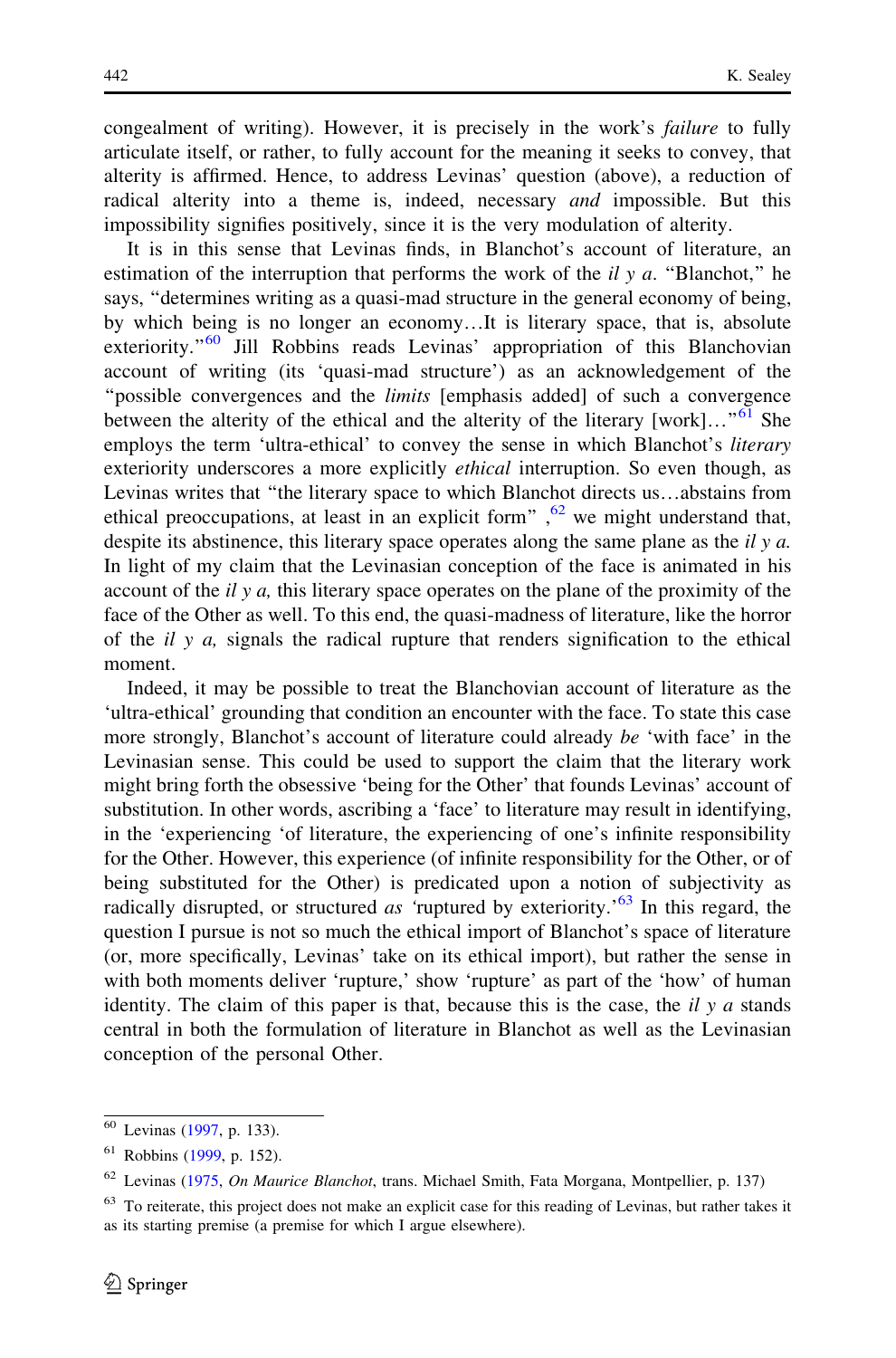To be sure, 'literature,' on Blanchot's account, is no longer 'the proposition and the book' with which Levinas aligns the region of the Said (and the manifestation of being). Rather, in this analysis, literature seems to refer to a more primordial task of opening up onto a proximal absence that remains inexpressible, or unnamable, in that opening. In his discussion of Blanchot's exposition on literature, Thomas Carl Wall affirms that "writing is the very happening of an outside that remains in the text, but only as a silence, like the *voux narrative* of which Blanchot speaks."<sup>64</sup> As such, literary work would perform as the rupturing of the totality into which it would reside, were its original function, instead, one of naming and illuminating things. On Levinas' formulation, this latter function would belong to a manifestation of being, or to the realm of ontology out of which 'things,' belonging to the world, show up as this or that. To the contrary, Wall reads the appearing made possible through art as being without use or purpose, and in this sense, radically exterior. ''[Art] returns to materiality itself, its origin, without any proper name or place in the world…Insofar as it has no purpose and serves no purpose, art affirms this namelessness: the very fact of the  $ily a.^{65}$  Here, Wall identifies the peculiar 'appearance' of exteriority in both the poem (the literary space) and in the il  $y a$ , and does so upon a reading of Levinas' account in *Existence without Existents*.<sup>66</sup>

In reading Levinas' formulation of the ethical as that which bears, most centrally, the theme of rupture or disruption, Wall's seems to be an account that troubles the distinction found in Jill Robbin's Altered Reading, between the 'alterity of the ethical' and the 'alterity of the literary.' To put this differently, on Wall's account, the alterity of the ethical appears to already be present in the exteriority emerging out of the space of literature. In other words, given the evident resonance between this exteriority (in the  $il \, y \, a$ ) and Blanchot's account of the space of literature, it becomes difficult not to find Levinas' conception of ethical alterity (most specifically, his account of the face of the Other) modified, underscored and packaged anew in Blanchot's description of literature's ruinous space. It is at this point that I take heed to Levinas' own hesitations against this conceptual move, and in following Lars Iyer, read Levinas as understanding the neuterness of the space of literature as 'preparatory' for "the relation to the Other beyond being."<sup>67</sup> It is clear that Levinas is willing to recognize the  $il$  y a as a formative bridge between his notion of the ethical and Blanchot's account of literature. In this regard, we can say that if, by 'ethical,' Levinas refers to the radical contestation of all forms of subjective power, and the radical rupture of everything meaningful and phenomenologically present in the world, then the  $ily a$  is precisely that which gives to the ethical its signification.

<sup>&</sup>lt;sup>64</sup> Wall ([1999,](#page-17-0) p. 66).

<sup>65</sup> Wall ([1999,](#page-17-0) p. 70).

<sup>&</sup>lt;sup>66</sup> Most notably, this can be found in that section titled 'Exoticism.' Levinas ([2001](#page-17-0), pp. 45–51).

 $67$  Iyer [\(2001](#page-17-0), p. 191).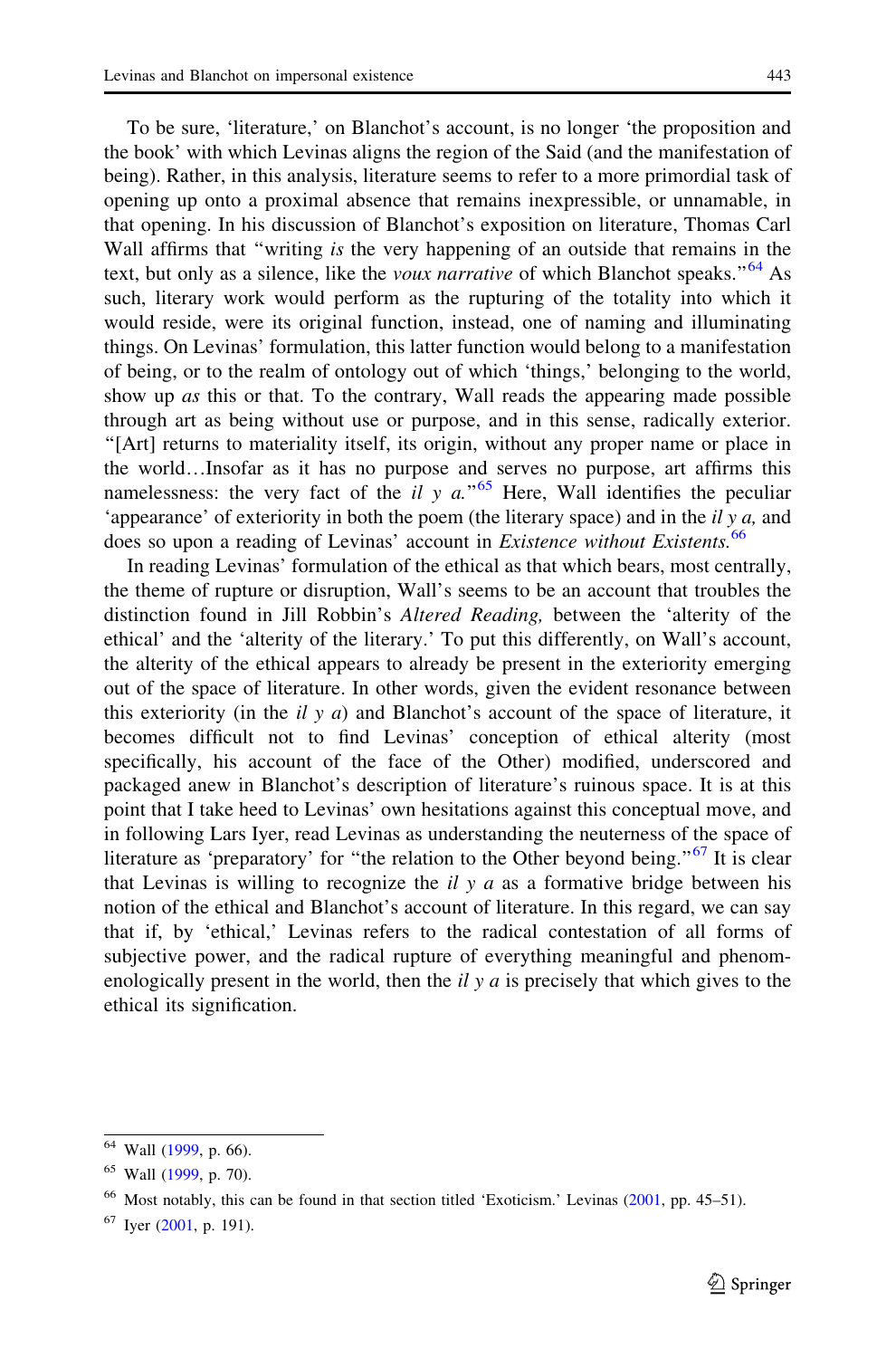## 3 The Face as radically abstract

Given his emphasis on the Face of the Other, it is interesting that Levinas is able to identify the trace of exteriority in certain literary forms. In a space out of which no one in particular addresses or is addressed, such forms of language can be regarded as an 'impersonal speech.' As such, it could very well fall under his critique of history and the grand narratives to which the singularity of persons are reduced. Such a critique would have it that, by the time language takes on literary form, works become reified, frozen into themes and made part of the totality of historical order.

However, particularly because this is strongly supported in Levinas' own analysis of the  $il$  y  $a$ , I argue that it is precisely this impersonality (or anonymity) that gestures literature's rupturing of the order of the Said. Blanchot specifically identifies the privilege of the poem to consist ''in [its] being present without being given."<sup>68</sup> To be given would be to appear as already a possibility for some power (the power of history, the power of the subject). Given over in this sense, language would be useful or formative to the power who receives this gift. It would be a revelation that is already in the light of Truth, which, for Levinas, ''however bold and fresh, leaves [the subject its] sovereignty of self and the horizons of the World."<sup>69</sup> To the contrary, a poetic (or literary) language is absent from such a world, and precisely *shows up* as absent. Its way of being is never a 'giving,' but rather of that which is impossible to give or take up. As Levinas writes, the message of the poem is ''untranslatable into objective language, indefendable by coherent speech. $170$  And yet, it is a presence, even if only as a trace under threat of being reduced.

Hence, as impersonal, the work of literature undoes the powers of subjectivity, very much like the radical neuterness of the 'there is.' To recall, insomnia's disruption is precisely insofar as the night watches. The absence of light makes itself present without 'identifying' itself, or rather, by carrying out an inversion of the very subject who would have otherwise exercised those powers of identification. As a disruption of World and order, poetic language signals a similar inversion of the author that is *prior* to any reduction in history. The author is rendered powerless as author, in an inspiration that allows for the unnamable trace of the Saying to speak in place of the power of (her) subjectivity.<sup>71</sup> This is not to say that the literary voice hearkens to some spiritual or supernatural origin. It is also not the case that the poem has its origin in some magical unknown. To understand 'inspiration' in that sense is to dismiss what both Levinas and Blanchot describe as the dying or ebbing away of subjectivity. The author's absence refers to an inversion, which is neither the complete annihilation of death, nor some supernatural usurpation. For Blanchot, the

<sup>68</sup> Levinas ([1997](#page-17-0), p. 131).

<sup>69</sup> Levinas ([1997](#page-17-0), p. 130).

<sup>70</sup> Levinas ([2008](#page-17-0), p. 70).

 $71$  "To read, to write, the way one lives under the surveillance of the disaster: exposed to the passivity that is outside passion. The heightening of forgetfulness. It is not you who will speak; let the disaster speak in you, even if it be by your forgetfulness.'' Blanchot [\(1995](#page-16-0), p. 4).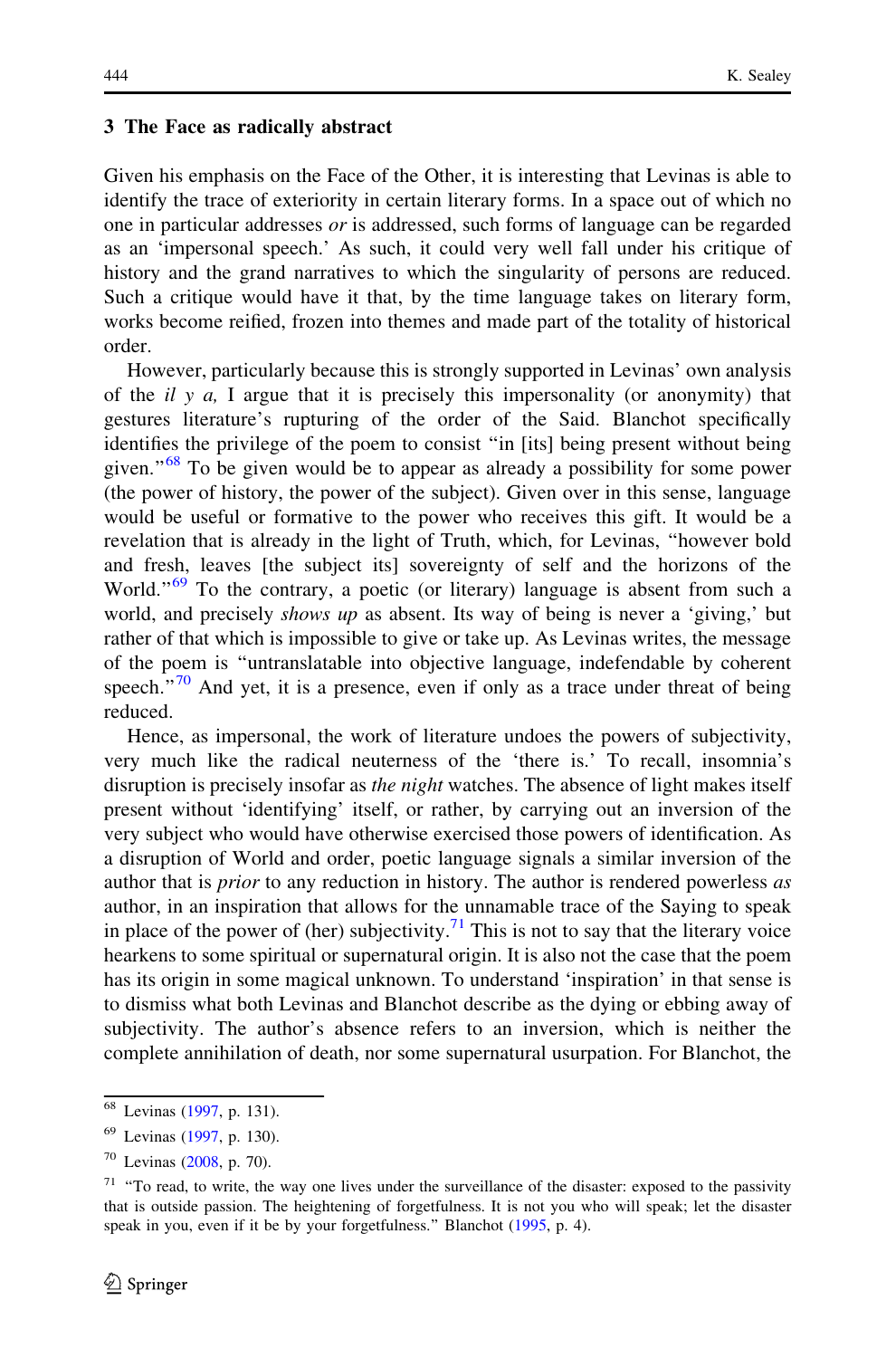infinite dimension of language ''[arises] out of fatigue, out of pain or affliction,'' tropes that articulate the absence of a subject that is very much present because her dying never ends (which is to say that her death never comes).<sup>72</sup>

In this sense, radical rupture, because it is radical rupture, performs as the work of 'no one.' On Blanchot's account of the relation to the Other, Lars Iyer writes, ''For Blanchot, the words that greet the Other are not at our disposal…I speak only when I have been, as it were, cast out of myself- when I have no power to begin or to cease speaking…'I' address the Other only when possibility is, as it were, no longer possible for me. 'I' respond as 'no one.'<sup>73</sup> The *il* y *a* captures this emptying of the content of subjectivity that ends not with negation, but with the impossibility of negation.<sup>74</sup>  $\cdot$  I' is not yet, coming later than the more prior absence that is represented by what Levinas calls 'soi.' In Levinas' account of insomnia, there simply *is vigilance*, with no one in particular watching or being watched. To be certain, insomnia is  $my$  insomnia, and its grip is a consequence of my being conscious of 'the night that watches.' But I am conscious of this Blanchot-like disaster in a way that I am unable to be conscious of my own consciousness. In other words, I find myself as 'no one,' a *soi* who/that<sup>75</sup> is not yet a *moi*, or an established and positioned subject. In a similar sense, the language of the poem seems to undo the 'reader as subject' very much the way the subjectivity of the author is undone. As such, Levinas confirms Blanchot's analysis when he writes that ''To write [and to encounter Absence in writing] is to die."<sup>76</sup>

One can locate the performance of Levinas' conception of the face in the kind of anonymity found in poetic forms. Levinas continues, ''To write is to break the bond uniting the word to myself…[The author's] gaze is seized by the work, the words *look at* the writer."<sup>77</sup> Here, Levinas seems to ascribe a 'face' in this performance of language, almost as though the neuterness of this space amounts to the work being 'with face.' In this regard, there seems to be, on Levinas' part, an acknowledgement that saves him from Simon Critchley's critique, which claims that Levinas' resort to an ethical language domesticates of the radicality of the il y  $a^{78}$  According to Critchley's analysis, the alterity of impersonal existence ceases to remain the neutral scene of emptiness that, for him, assures the kind of exteriority that Levinas' work

 $72$  Blanchot ([2001](#page-16-0), p 78). See also Blanchot [\(1995,](#page-16-0) p. 4), "It is true that, with respect to the disaster, one dies too late'' (p. 4), and Levinas [\(1997](#page-17-0), p. 132).

 $73$  Iyer [\(2001](#page-17-0), p. 199).

 $74$  Of the il y a, Joseph Libertson writes, "At the 'bottom' of the negative persists an uneliminable moment of existence, an impossibility of nothingness, which implies an impossibility of the intervals which consecrate identity and non-contradiction." Libertson [\(1982](#page-17-0), p. 205).

<sup>&</sup>lt;sup>75</sup> Here, I echo the important question raised in Simon Critchley's work on Levinas and Blanchot. In his exposition of his account of dying as the 'future of an Other,' he asks, ''Who or what is the Other? Does the 'Other' translate the impersonal autre or the personal autri?'' In a similar sense, the insomniac's encounter with existence enters into the limit point of singularity, in which extreme interiority merges into radical impersonality. Critchley [\(1996,](#page-16-0) p. 111).

<sup>76</sup> Levinas ([1997](#page-17-0), p. 132).

 $77$  Levinas ([1997](#page-17-0), p. 132).

<sup>78</sup> Critchley ([1996,](#page-16-0) pp. 108–122).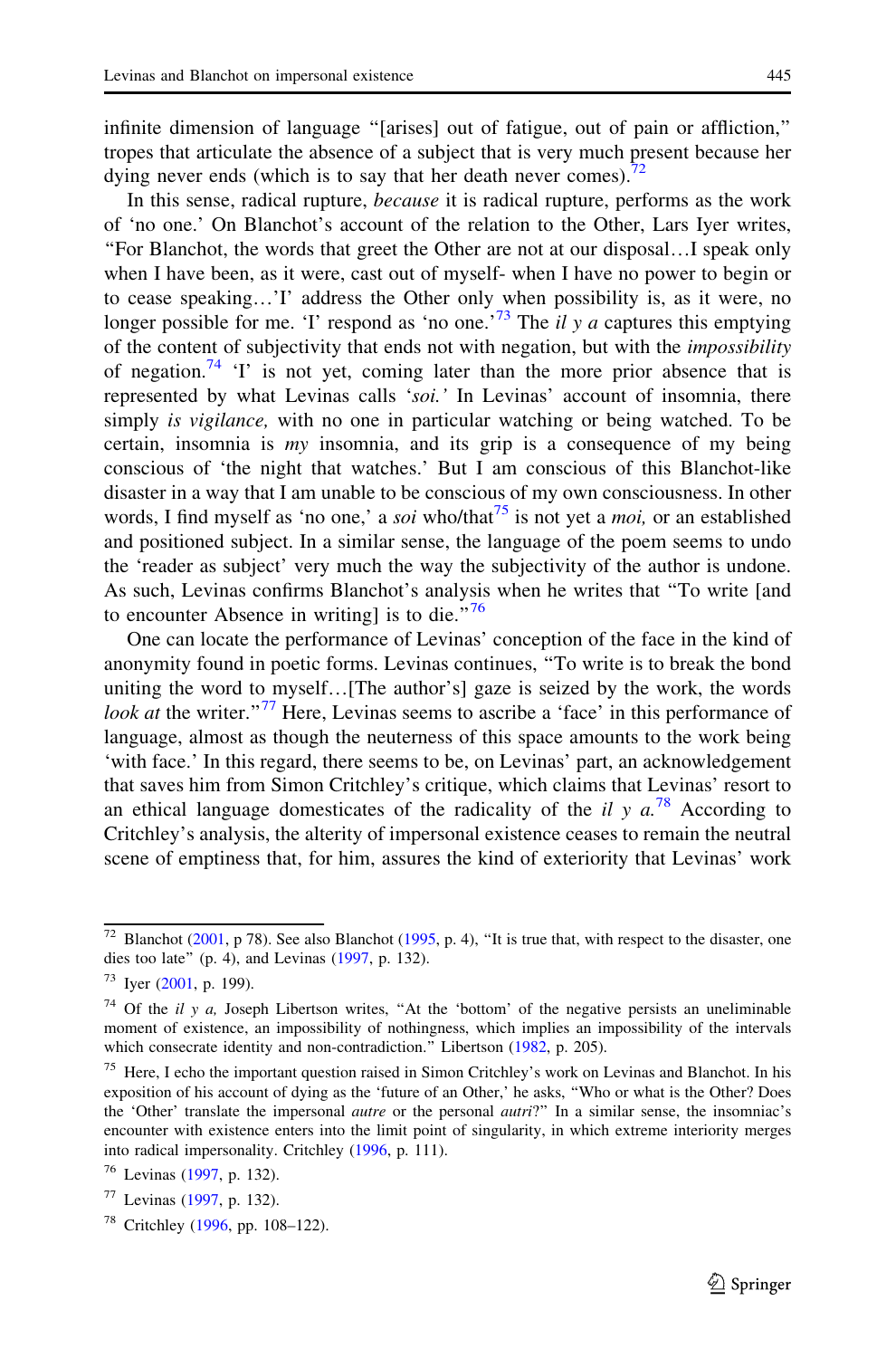offers up to philosophy. His suggestion is that, instead of grounding transcendence in a 'Good beyond being' (or other such terms that already carry some kind of determination), Levinas' transcendence should read in terms of an 'atheist'<sup>79</sup> transcendence, which is to say, one that is neither good nor evil, ethical nor nonethical, but rather fully ambiguous and fully neutral.

While Critchley reads the neutrality of the  $il$  y a as serving a Levinasian conception of alterity better than the face of the Other, I find, already in this latter notion of the face, accommodations for the ambiguity that Critchley rightly cites as essential to alterity. In other words, Critchley argues for the neutrality of the il y  $a$  to stand in place of the personal *autri*, or the face, and I argue that it is not only permissible but indeed necessary to understand the  $ily a$  as already 'with face.' This is insofar as 'face' (the personal Other), for Levinas, is already neutral, abstract and without determination. In what sense could we understand how the words of a piece of literature *look at* the writer, other than to say that, on Levinas' formulation, the face conveys the ambiguity required to challenge the totalizing thematization that would seek to *represent* it. This explains why Levinas is committed to the idea that the face is 'radically abstract.' Criticism has been laid against this aspect of his work, claiming that, without giving us precise formulations of exactly who gets to be 'our neighbor' (or who the widows and/or orphans are), the Levinasian ethical import necessarily disappoints. However, such a critique misses Levinas' alignment with Blanchot, or rather, how that alignment demonstrates that his notion of the ethical is significant *only* to the degree that it shares the platform of the *il y a* with Blanchot's notion of literature. The face is to remain abstract (without determination) if it is to perform the (un)-work of the ethical, which is to terrorize the economy of being in its constant contestation of that economy.

To be sure, this would render difficult any concrete (or perhaps, political) instantiation of the Levinasian notion of 'face.' But is this not this notions' overall and most valuable impetus, which becomes clear once the face (and Levinas' conception of the ethical in general) is properly grounded in the impersonality of the  $il y a?$  The face of the Other, in modulating radical exteriority, is set up, from the outset, to resist systematization, whether that is an ontological systematization (which, for Levinas stands for violence and tyranny) or whether (somewhat ironically) it is the systematization of ethics in terms of the Good beyond being, evil, or 'atheist.' In other words, the face will call into question, and ultimately resist attempts to 'put it to work.'

# 4 Concluding remarks

In this regard, the implications of finding the face in a radically impersonal field like literature are significant for scholars of Levinas. Despite its neuterness, the 'impersonal speech' of literature, much like the impersonality of the 'there is,' should not be understood as 'faceless.' To the contrary, it is precisely as neuter, or

 $\frac{79 \text{ °C}}{79 \text{ °C}}$  "[The] neutral alterity of the *il y a*, the primal scene of emptiness...[is] what I am tempted to call, rather awkwardly, atheist transcendence.'' Critchley [\(1996,](#page-16-0) p. 118).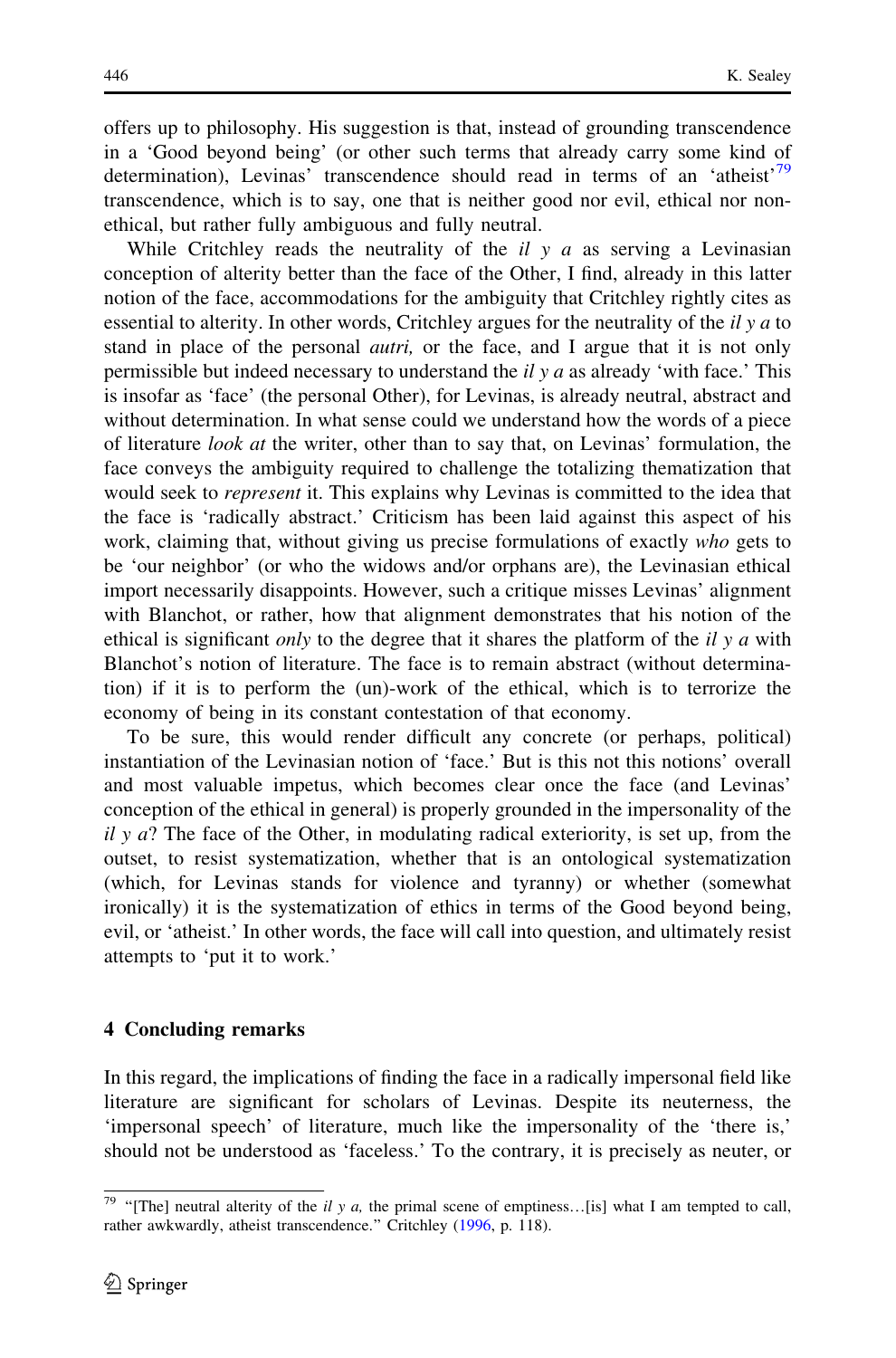<span id="page-16-0"></span>as void of any and all manifestation, that the impersonal can be a face (in the Levinasian sense of the term). For Levinas, the personal *autri* is 'with face' in precisely this sense. Hence, without necessarily giving us principles for an ethics, Levinas quite successfully articulates the meaning of 'the ethical,' or what must underlie all such ethical principles, when they are given. This intersection between his and Blanchot's work demonstrates that the ethical performs as an inversion of the powers of subjectivity, found in the 'never-ending ending' of those powers. Such moments happen in an encounter with impersonal existence, and such moments happen in encounters with that 'infinite dimension of language,' opened up in literature. <sup>80</sup> Hence, if, by 'face,' we mean to articulate that which is most exterior, most 'outside,' or most disastrous, its fundamental signification lies in the  $il y a$ . More importantly, until the face is void of all identifying and discernible traits, it is not the proximal trace that can be 'present without being given,' which, since Levinas, is precisely what we should expect of the ethical.

Both Levinas and Blanchot seem to have inscribed, into philosophy, an interruption with which it must grapple. Despite their variations in terminology and conceptual tools, these two thinkers are explicitly committed to articulating a most radical account of otherness that is truly excess, or beyond the totality of the Same. I have demonstrated that, by way of Blanchot's account of literature (or more importantly, of Levinas' commentary on this Blanchovian account), there is a richer understanding of the ways in the notions of the  $il$  y a and the face purview in Levinas' attempts to articulate this 'outside.' Such an understanding is vital to an accurate reading of what Levinas means by 'transcendence,' and more importantly, the sense in which his determination of the ethical is inseparable from the horror and ambiguity of the  $il$  y a.

#### **References**

- Blanchot, Maurice. 1986. Our clandestine companion. In Face to face with Levinas, ed. Richard A. Cohen. New York: SUNY Press.
- Blanchot, Maurice. 1995. The writing of the disaster (trans: Smock, Ann). Lincoln: University of Nebraska Press.
- Blanchot, Maurice. 1998. Two versions of the imaginary. In The station hill Blanchot reader (trans: Davis, Lydia), 417–427. Barrytown: Station Hill Press, Inc.
- Blanchot, Maurice. 2001. The infinite conversation. (trans: Hasse, Ullrich and Large, William). Routledge.
- Caputo, John. 2011. Hospitality and the trouble with god. In Phenomenologies of the stranger: Between hostility and hospitality, ed. Richard Kearney, and Kascha Semonovitch, 83–99. New York: Fordham University Press.
- Critchley, Simon. 1996. Il y a—holding Levinas' hand to Blanchot's fire. In Maurice Blanchot: The demand of writing, ed. Carolyn Bailey Gill. London: Routledge.

Davies, Paul. 1990. Difficult friendship. Research in Phenomenology 20: 149–172.

- Davies, Paul. 1991. A fine rise: Reading Blanchot reading Levinas. In Re-reading Levinas, ed. Robert Bernasconi, and Simon Critchley. Bloomington: Indiana University Press.
- Davies, Paul. 2008. A linear narrative: Blanchot with Heidegger in the work of Levinas. In Philosophers' poets, ed. David Wood. London: Routledge.

<sup>&</sup>lt;sup>80</sup> "The public discourse whose perennial purpose has been the description of this involvement [of Same with Other], and which has on this basis the greatest affinity with Levinas' ethique, is literature." Libertson ([1982,](#page-17-0) p. 339).